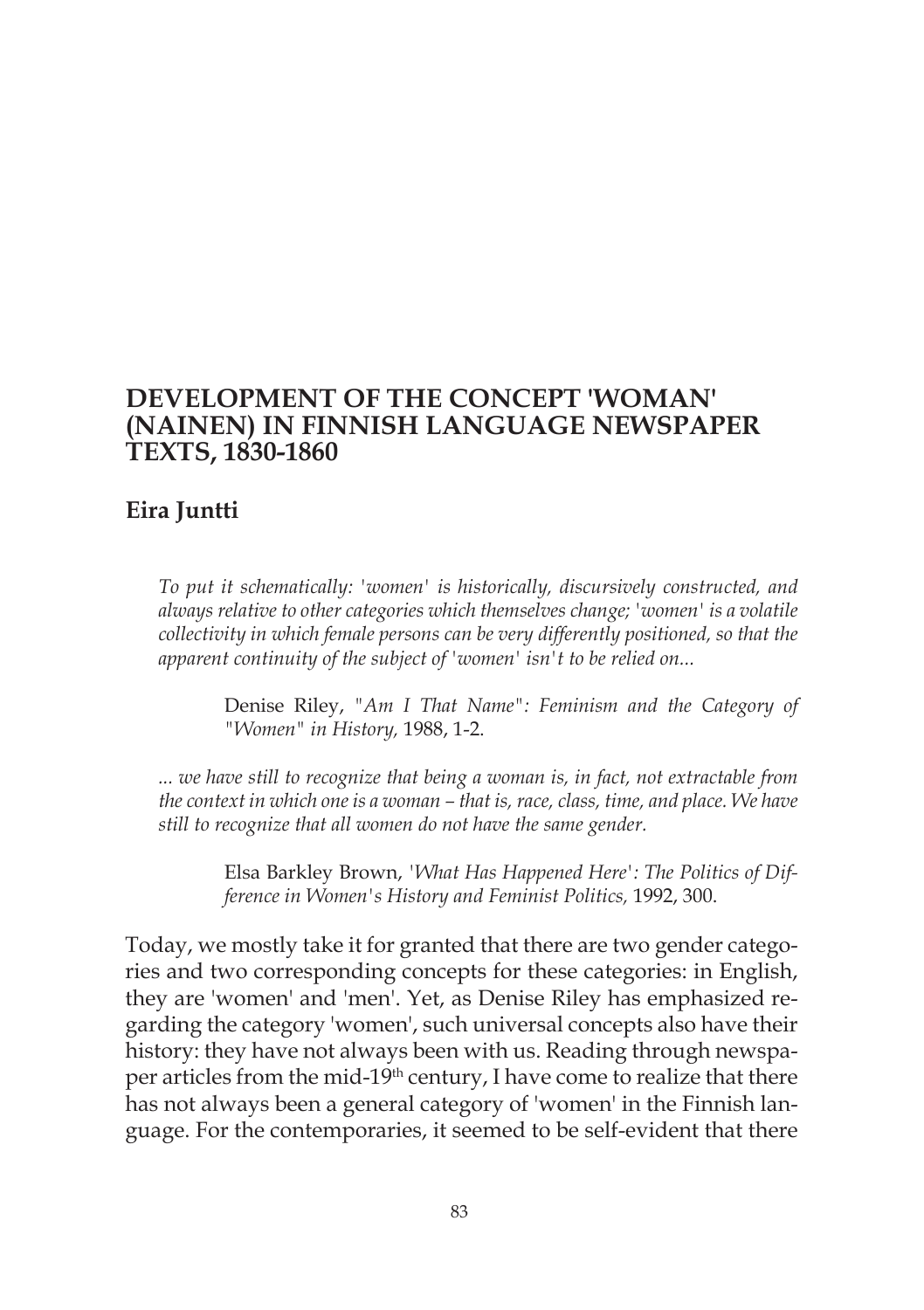were different categories of 'female persons'. Even if these 'female persons' could be all grouped together when sex was concerned, as in population statistics, when it came to gender, the differences *among*  'female persons' were considered to be profound. What mattered the most was one's social status and, for example, there were different forms of address for the 'female persons' of the elite, addressed as *rouvat* (Ladies), and the 'female persons' of the common people, usually addressed as *vaimot* (peasant wives/women).

Coming from a different direction to that of Riley, reflecting a very different set of concerns, Elsa Barkley Brown has reminded women's historians that "all women do not have the same gender" (1992, 300). I think her point is important. She is not concerned with conceptual history but, rather, social and economic history, making visible the ways in which the lives of women of different race, ethnicity, and class are not 'just different', but also the ways in which they exist in relation to each another: "It is important to recognize that middle-class women live the lives they do precisely because working-class women live the lives they do" (Barkley Brown 1992, 298). We could make the same point about the lives of women in any place at any time. What I find intriguing, here, is the conceptual move to group all the different 'female persons' under one common heading, 'women', focusing on the presumed similarities of 'women' – as mothers, as female bodies – and letting the differences blur into the background.

In assuming that a general category of 'women' emerged in European cultures at some point after the middle ages and before the 20<sup>th</sup> century, we are presented with an indication of a general trend, making it easy to link the category to the emergence of a 'modern' society, the nation-state, or the development of capitalism. However, this conceptual development was not necessarily accompanied by social and economic changes to make the living conditions of different groups of women similar, as Elsa Barkley Brown reminds us. Furthermore, it was not accompanied by the demand for equal political rights to all women, not until the late  $19<sup>th</sup>$  or early  $20<sup>th</sup>$  century. The differences persisted, yet there must have been something important at stake for the concept 'women' to take shape.

The development of gender concepts, such as 'women' or 'men', has not been studied in conceptual history. There has been a lot of interest in the development of political concepts in the process of nation-state formation in different European countries in the 19<sup>th</sup> cen-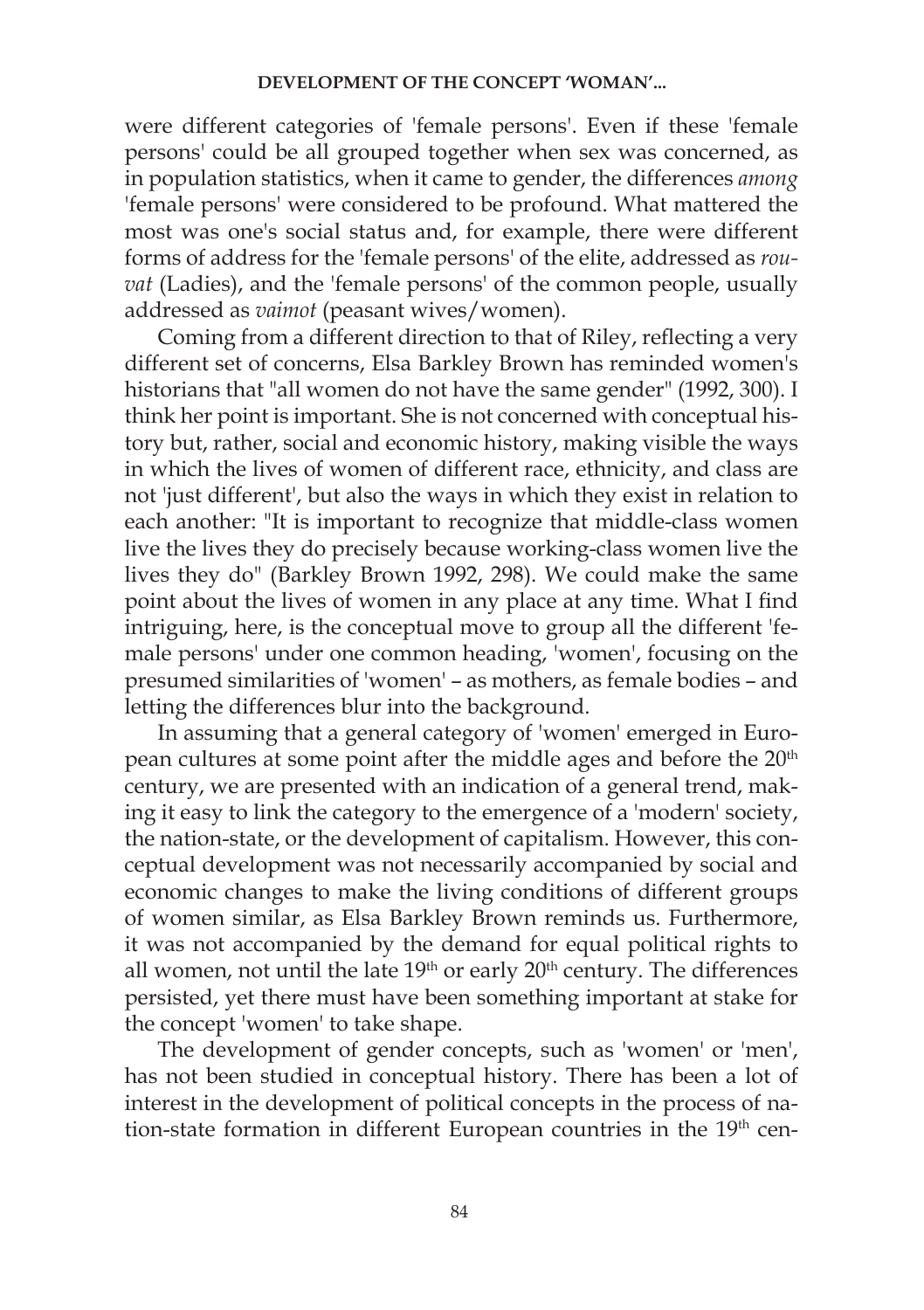tury (Ball, Farr and Hanson 1989; Hampsher-Monk, Tilmans, and van Vree 1998; Hyvärinen et al. 2003). Though the importance of gender in the foundation of nation-states has been noted by gender historians (Blom, Hagemann and Hall 2000; Dudink, Hagemann and Tosh 2004), the topic of gender has not been taken up by conceptual historians. Denise Riley's book *"Am I That Name": Feminism and the Category of "Women" in History*, is, to my knowledge, the only study of the development of the category 'women' in English.1 Riley's analysis draws attention to the conceptual landscape within which the concept 'women' develops and exists, that is, the context in which the concept 'women' becomes possible or necessary.

In this article, I will focus on the development of the general concept *nainen*, meaning 'woman', in the Finnish language. By 'general concept', I mean a concept that refers to all 'female persons' regardless of their marital (married, single) or socio-economic status. The discussion is based on an analysis of a sample of Finnish language newspapers published from 1830 through 1860, collected for my dissertation. The papers were (name, dates and place of publication):

*Sanan Saattaja Viipurista*, 1833-36, 1840-41, Viipuri *Kanava*, 1845-47, Viipuri *Sanan-Lennätin*, 1856-58, Viipuri *Oulun Viikko-Sanomia*, 1829-34, 1836-37, 1840-41, 1852-79, Oulu *Suometar*, 1847-66, Helsinki

I initially read the papers systematically and categorized the articles by topic. I used articles on three main topics in my analysis: Finnish nationalism, education, and gender (Juntti 2004, Appendices 2 and 3).

The dissertation focuses on the early period of Finnish nationalism, often called the period of cultural nationalism, which flourished in the 1840s and 1850s. The so-called political phase began when the Finnish Diet was convened in 1863 – for the first time since Sweden surrendered Finland to Russia in 1809. In the 1860s, Finnish nationalists and their main opponents organized into formal political groups, the Fennomen and the Svekomen, the latter defending the use of Swedish as the only official language. Nevertheless, the ideological foundation of Finnish nationalism was laid already in the period before the 1860s, especially regarding views on women and the gender order. In fact, two key discussions touching on women's position were already car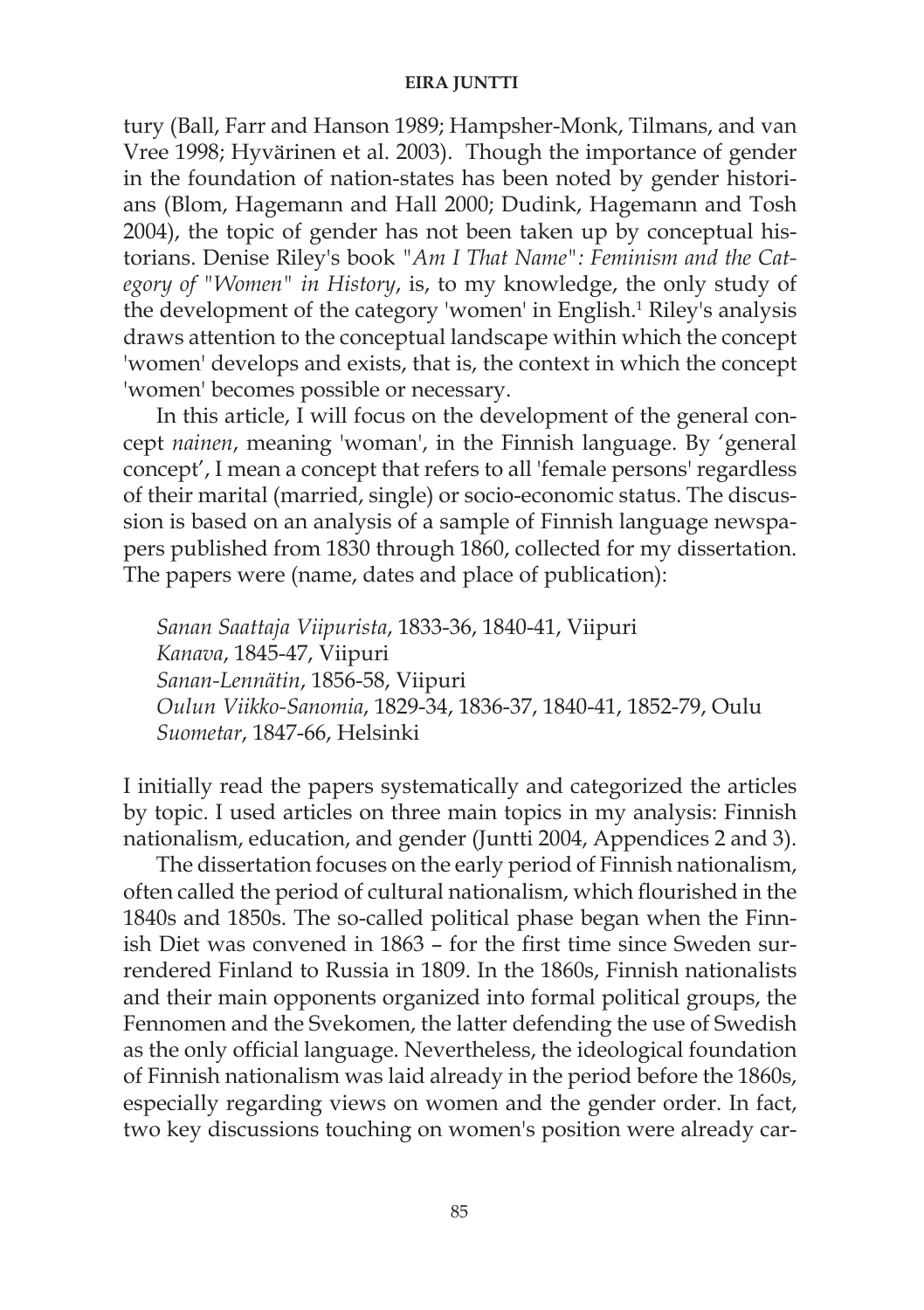ried out in the press during the 1840s and 1850s: one on the elementary education reform, the other on the legal status of unmarried women. The discussions converged on the question of the suitability of women as elementary school teachers: the consensus was that educated, unmarried gentry women, in particular, would be excellent teachers for small children, since they lacked any other 'vocation'. These questions were then addressed as soon as the Diet resumed legislative work: unmarried women became legally competent in 1864 and the elementary education reform act came into effect in 1866.

In the early  $19<sup>th</sup>$  century terminology, two main distinctions were made among 'female persons': social status and marital status. Regarding social status, the distinction was made between 'people of status', *säätyläiset* in Finnish, and the common people, referred to as either *rahvas* or *kansa* (Alapuro 1988, 26, 38; Jutikkala 1968, 182-184; Talve 1997, 24-31). As mentioned above, the term by which the 'female persons' of the elite, the Ladies, were addressed was *rouva*, and the 'female persons' of the common people were usually addressed as *vaimo* (peasant wife/woman). These terms also indicated their marital status: in other words, they were only used to address married 'female persons'. Both terms still exist in today's vocabulary, but with slightly different meanings: *rouva* is the title of any married woman, similar to the English 'Mrs.', and *vaimo* means 'wife'. An unmarried 'female person' of the elite was addressed as *mamselli*, deriving from the French 'Mademoiselle', and later, in the 19<sup>th</sup> century, as *neiti*, or 'Miss'. No single title or form of address existed for unmarried 'female persons' of the common people: they could be referred to as *tyttö* (girl), *tytär* (daughter), *neito* (maiden), *piika* (maid), and so on. By the early 20th century, *neiti* was used as a title for all unmarried women and *rouva* for all married women. The differences of social status had become less important.

An interesting development in the 19<sup>th</sup> century terminology is the gradual disappearance of *vaimo* from written Finnish and the fairly sudden proliferation of *nainen*, in the meaning 'woman', in the mid-19<sup>th</sup> century. In modern standard Finnish, the word designating the general category of 'women' is *nainen*, which is more or less equivalent to the English word 'woman'.2 However, in the old Finnish Bible translations, for example, *nainen* is not used. The first translation of the *New Testament* in 1548 and the *Old Testament* in 1552, the first complete translation of the Bible from 1642, and the 1776 translation by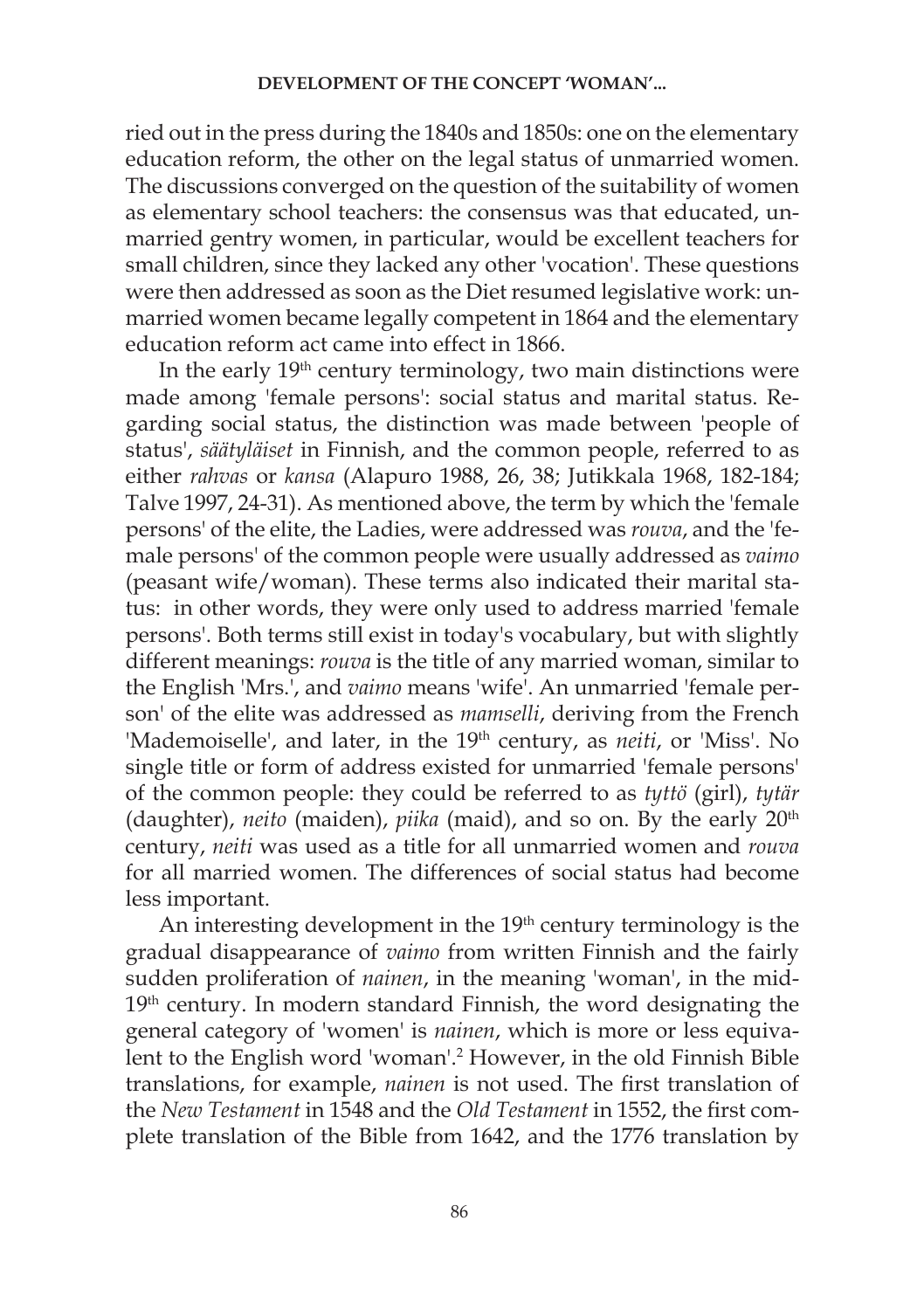Anders Lizelius, all used *vaimo* in the meaning 'woman'. They also used *emäntä* (matron, mistress) to mean 'wife'.3 *Nainen* was used in the meaning 'woman' in the 1938 translation, but *vaimo* was also used, sometimes with the meaning of 'wife' rather than 'woman', and at others with either meaning. The latest translation, published in 1992, uses *nainen* in the meaning 'woman' and *vaimo* only in the meaning 'wife'.

On the basis of the newspaper material, I argue that, in the early 19th century Finnish texts, the words *nainen* and *vaimo* were used as synonyms. In the mid-19th century, *nainen* became a more frequently used term than *vaimo*, especially in certain contexts, and was gradually developed into the general term 'woman'. Concurrently, *vaimo* was no longer used as a general category for 'female persons', but, instead, increasingly only with the specific meaning 'wife'. Furthermore, I argue that this was not just a terminological change, but a conceptual change also: the new concept of *nainen* was not the same as the old concept of *vaimo/nainen*.

Nevertheless, we should keep in mind that both *nainen* and *vaimo*  are old Finno-Ugric words, and that variations of both can be found in other Finno-Ugric languages.4 For example, in the Finnish national epos, *Kalevala*, which is based on oral poetry, both are used, although it is often hard to tell exactly in which meaning.<sup>5</sup> In other words, when *nainen* takes on the meaning 'woman', it is not a question of coining a new word, but, rather, of using an already existing word in a new meaning. Because *nainen* is such a common term in modern Finnish, and appears to have a rather fixed meaning, for us it is often difficult to understand what *nainen* meant before, what kinds of nuances it had. Likewise, since we understand *vaimo* as meaning 'wife' only, we tend to forget that is has had a broader meaning in the past. In what follows, I will first analyze the different uses of *nainen* and *vaimo* in the newspaper material. Secondly, I will discuss the development of the concept *nainen*.

#### *Nainen* **and** *vaimo* **in the newspapers**

Before the first Finnish language newspapers were established in the 1820s, the only literature available in Finnish was religious in nature.<sup>6</sup> Thus, the language of the Bible had a huge influence on the development of written Finnish. As mentioned, the Finnish Bible translations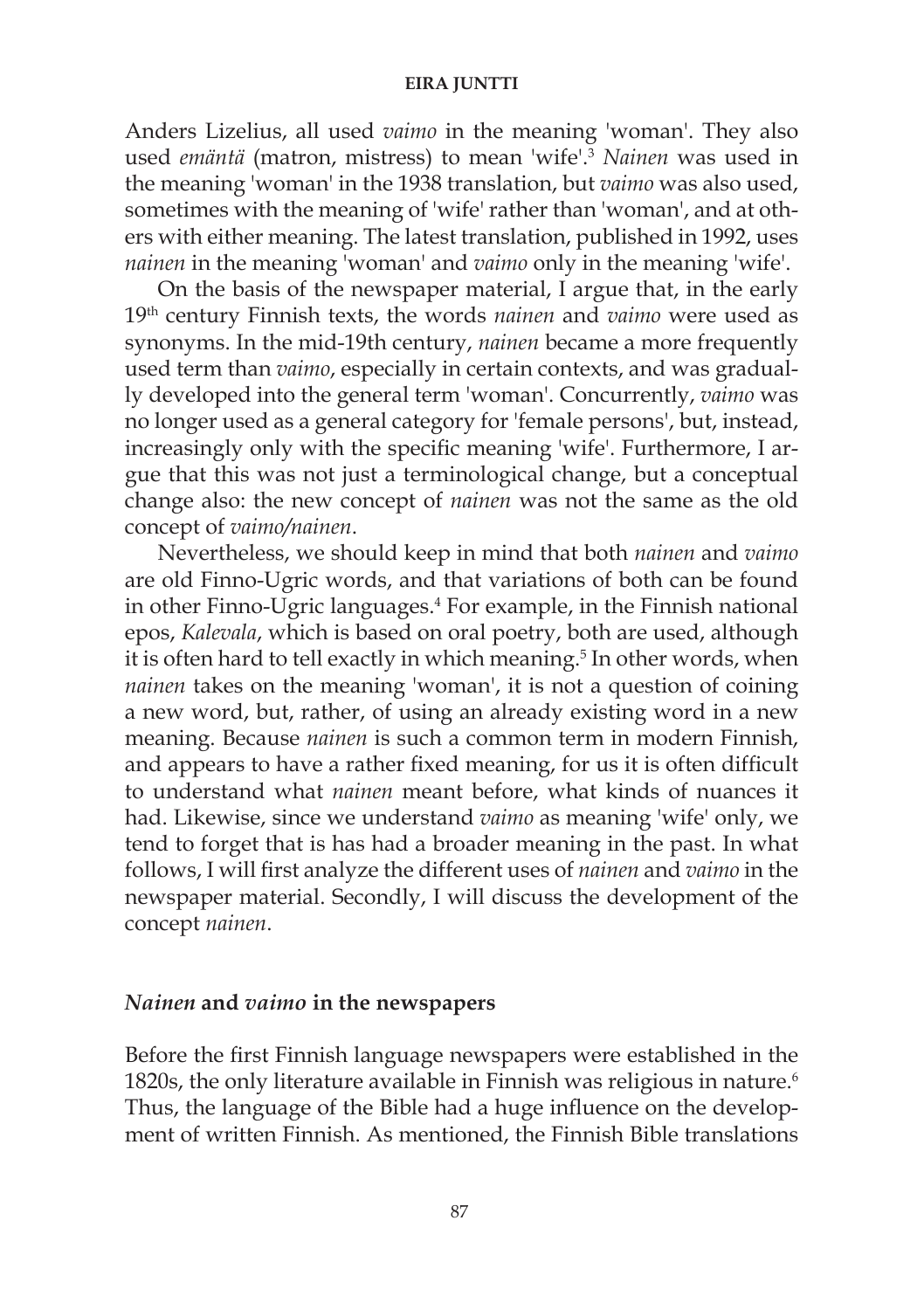predominantly used the term *vaimo* for 'female persons'. All of the newspapers analyzed used the term *vaimo*, albeit to a different extent. It was most commonly used in *Oulun Viikko-Sanomia*. The paper also used various combined words beginning with *vaimo* as its synonyms: *vaimoväki* (women folk), *vaimo-puoli* (the female half), and *vaimoihminen* (the female person).

Since *Oulun Viikko-Sanomia* was intended to be a paper for the common people, who, until then, had mainly read religious literature, it is not surprising that the language of the paper often resembled the language used in the Bible. Moreover, the issues discussed in the paper were meant for a peasant audience, and not the educated gentry: the paper carried articles giving practical advice for farmers, as well as educational short stories (Tommila 1984, 21, 52-53). Some of the educational stories were intended specifically for women. For example, a story titled "Vaimoin luettava," or "To Be Read by Wives/ Women," tells the story of three peasant men and the women they marry, the moral being that a lazy and superficial woman can ruin the fortunes of even a good man.7 The story uses the term *vaimo*. On one hand, the women in the story are all married, and the advice given is, in a nutshell, that they should be selfless and devoted to their husband and children, not concerned with their own amusement. On the other hand, the story intends to teach life lessons to all women and not just 'married women':

"Hyvä kristillinen lasten kasvatus ja Jumalan pelko tasaa kyllä kaikki epätasaisuudet niin *miehillä* kuin *vaimoillakin*... kun *tytöt* ja *vaimotkin* vaan tuntisivat Jumalansa, niin ei tulisi pahoja vaimoja eikä olisi onnettomia avioliittoja." (Vaimoin luettava, *Oulun Viikko-Sanomia*, Is. 22, 2.6.1855, 2; emphasis added)

'A good Christian upbringing for children and fear of God will smooth out all the rough edges in *men* as well as *women*... if *girls* and *women/wives*  only knew God, there would be no bad *women/wives* or unhappy marriages.'

Especially in the conceptual pair *miehet-vaimot* (men-women), *vaimo* refers to all 'female persons'. However, in the last sentence, *vaimo* can also mean 'wife'. From today's perspective, *vaimo* had a double meaning as both 'woman' and 'wife', or, to put it differently, its meaning was broader than that of today.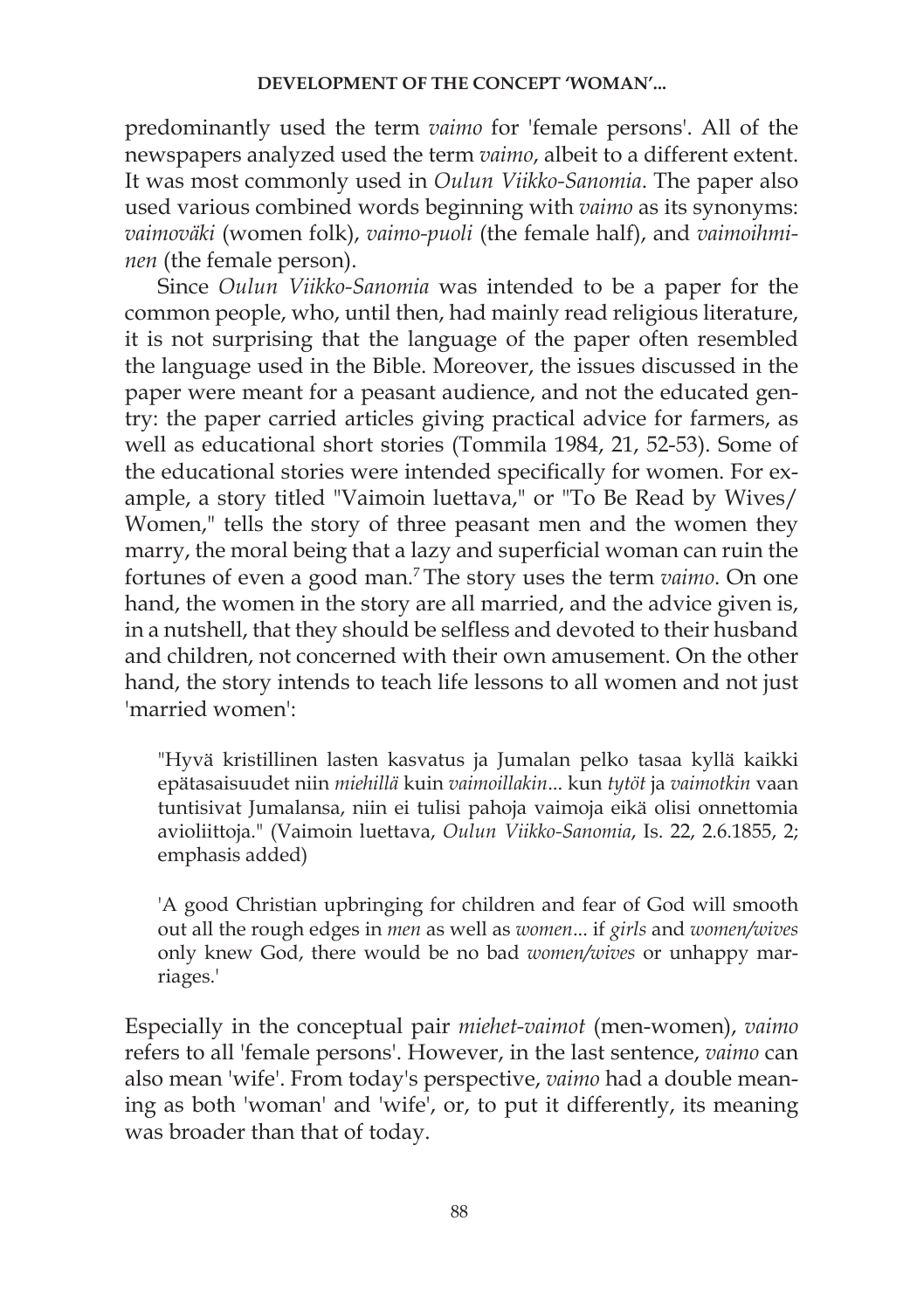That *vaimo* indicates a general category of 'adult female persons' becomes even clearer when focusing on the combined words *vaimoväki*, *vaimopuoli*, and *vaimoihminen*. These terms all refer to women in general and not specifically to 'married women'. The combined terms were used particularly in population statistics, in which the focus is really on 'sex', and not 'gender' (see also Kinnunen 2001, 40). For example, in an article on the value of work, a subtitle declared: "Vaimonpuolet tarvittevat harjauva monenlaiseen työhön", "The female halves have to master many kinds of work".8 In actuality, the article discusses women's work in general and not just the tasks of married women. Especially when the term *vaimo-ihminen* is used, the emphasis is on all 'female persons':

*Vaimo-ihmisten* pitää oppia taitavasti tekemään kaikkia hyövyllisiä töitä... Jumalan avulla ja omalla työllänsä he sitten saattavat elättää ittensä. Heijän ei piä naimista ajatella, sen kautta työtöinnä elääksensä; sillä se *vaimo*, joka niillä ajatuksilla naimisiin menee, turmelee sekä omansa että *miehensä* onnen. (Työn kunnia, *Oulun Viikko-Sanomia*, Is. 11, 14.3.1840, 1; emphasis added)

'*Female persons* have to acquire the skills to do all kinds of useful tasks well... With the help of God and their own work, they will then be able to support themselves. They should not think of marrying in order to avoid work; *the woman/wife* who, in thinking this, enters into marriage will ruin both her own and her *husband's* happiness.'

As used in the last sentence, the term *vaimo* could be understood either as 'female persons' or 'wives'. Because today we understand *vaimo* only to mean 'wife', it is easy to read that meaning into the old texts as well.

What to us looks like the confusion of two concepts, 'woman' and 'wife', is less of a puzzle when realizing that, in the 19<sup>th</sup> century context, especially among peasants, there were no unmarried 'adult female persons'. That is, there were no 'women' separate from 'wives'; *vaimo* signified 'an adult female person', but built into the concept was the assumption that she was married. Therefore, I will call *vaimo* 'a wifely person' in order to separate it from the modern 'woman'.

In reality, of course, not all women were married, even if that was the cultural norm. What about unmarried women then? Where did they conceptually fit in? Did they become 'wifely persons' at some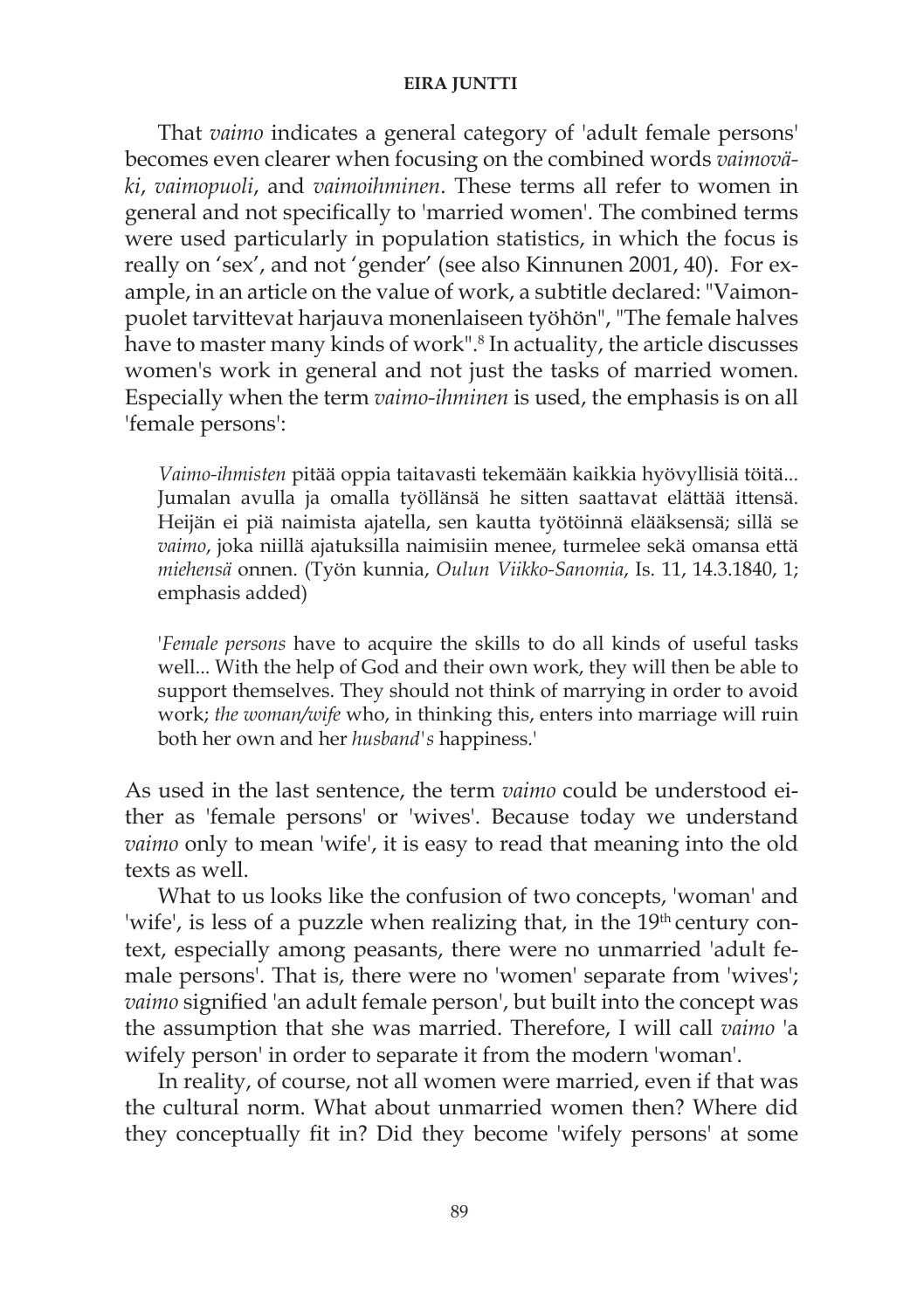point anyway, for example, at a certain age, even if they did not marry? As mentioned above, besides social status, the other important difference recognized among women was marital status. In the so-called traditional Finnish society, whether a woman was married or unmarried made a big difference, not just in terms of how she was addressed in public, but also in terms of her social status within her family and the whole community (e.g. Apo 1998, 69; Ilomäki 1998, 143). Even though married women were not legally competent, in terms of social status, they were above single women and had entered an adult world (Markkola 1990, 20-21). In effect, getting married was what made one 'an adult female person'. In other words, although there were adult women who never married, they were not conceptually recognized as adults. Single adult women remained in the category of minors: a daughter or a sister. In many ways, a single woman in the countryside was equal in status to a maid (*piika*).9 In fact, the term used for an unmarried woman in Finnish even today is *vanhapiika*, which has the same meaning as the English term 'old maid'.

In sum, in the written Finnish of the early 19th century, especially that of the Bible and other religious literature, but also of some of the early newspapers, *vaimo* was the most common term for the concept 'wifely person'. However, it was also possible to use *nainen* in the same meaning. This was the case in the papers published in Viipuri – *Sanan Saattaja Viipurista*, *Kanava*, and *Sanan-Lennätin* – and also, to some extent, in *Suometar*, which was published in Helsinki. In the Viipuri papers, *nainen* and various combined words derived from it (e.g. *naisväki*, women folk) were the most common terms used for 'female persons'. For example, *Sanan Saattaja Viipurista* published a news story on the construction of a new road and reported that:

Aika*miehille* maksetaan 50 kopekaa päiväpalkkaa, mutta *naisille*, vanhoille ja lapsille, jotka ovat täyttäneet 15 vuotta, 35 kopekaa. (Uudesta maantien teosta Parikkalan pitäjässä, *Sanan Saattaja Viipurista*, Is. 22, 28.5.1836, 4; emphasis added)

'Adult *men* are paid 50 kopecks per day, but *women*, old people, and children who have turned 15 yrs, 35 kopecks.'

Moreover, in a story on the establishment of a Finnish Literature Society in Viipuri, *Kanava* noted that: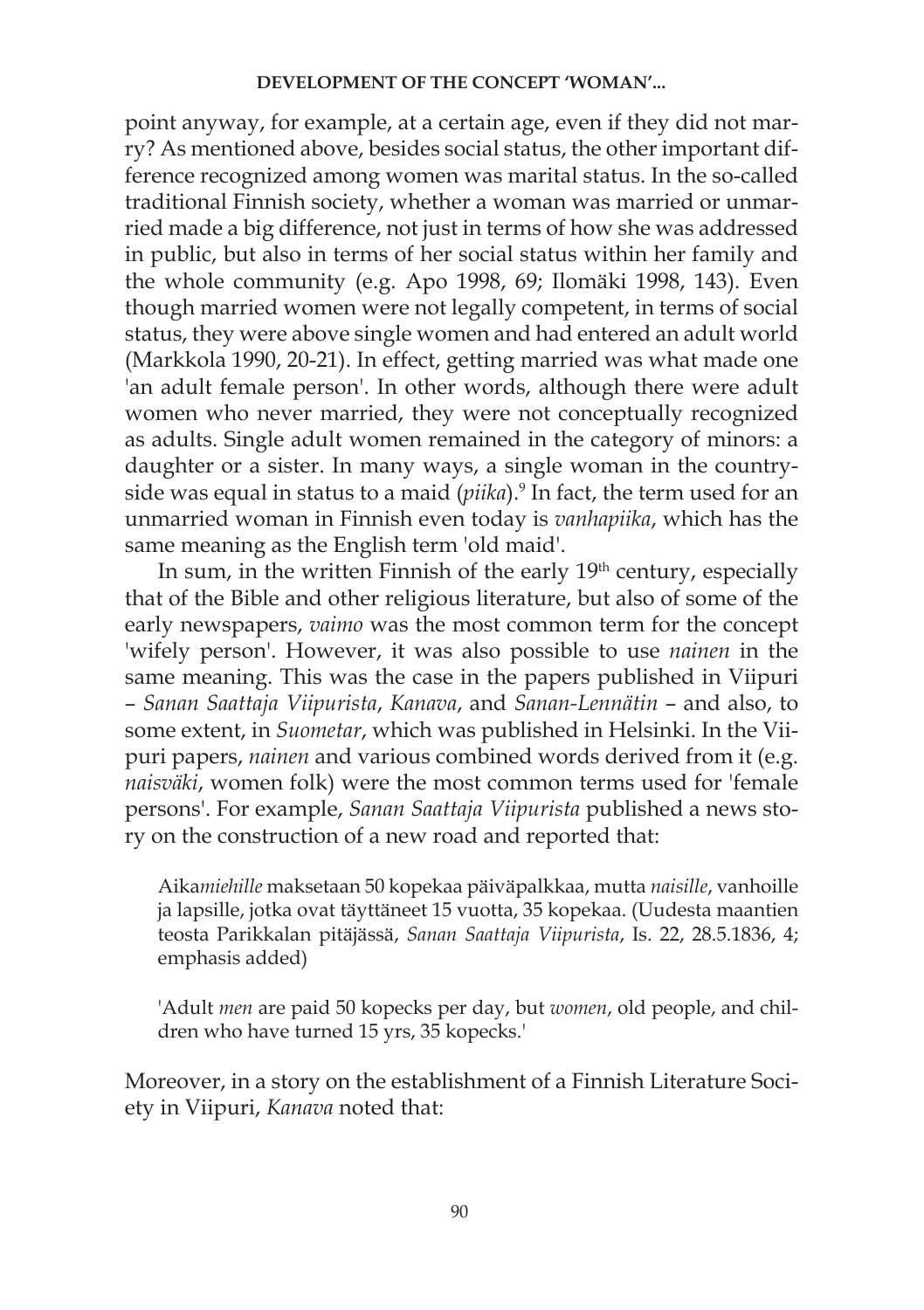Epäilemättä on *naisillakin*, niinkuin *miehillä*, oikeutta tulla seuran Jäseniksi. (Suomen kirjallisuuden Seuran Apu-yhteyksistä, *Kanava*, Is. 19, 17.05.1845, 1-2; emphasis added)

'Without doubt, *women*, just as *men*, have the right to become members of the association.<sup>1</sup>

That is, *nainen* was used as a counter-concept to *mies*, 'man', in the same way as *vaimo*.

Considering the present use of *nainen*, the language in the Viipuri papers sounds more familiar, more 'modern' to our ears. The Viipuri papers also used *vaimo* in the 'modern' meaning 'wife':

Sillä *mies* ymmärryksensä jälkeen voipi varojansa käyttää niinkuin tahtoo vastenkin *vaimonsa* tahtoa… vaan ei *vaimo* vasten *miehensä* tahtoa. (Muutama miete kansan sivistämisestä, *Sanan-Lennätin*, Is. 40, 8.10.1858, 3; emphasis added)

'For a *man/husband* can use his funds according to his own judgment, as he wishes, even against his *wife's* wishes... but a *wife* cannot [act] against her *husband's* wishes.'

It would be easy to interpret the terms *vaimo* and *nainen* in the Viipuri papers to mean two different concepts, 'wife' and 'woman', as we understand them today. However, at times, *vaimo* was used with a broader meaning than that of the modern 'wife':

…sillä itse luoja on määrännyt *vaimon* kylvämään ensimmäiset valistuksen siemenet lapsukaisen heikkoon sydämmeen. (Sunnuntai- ja Rahvas-Kouluista II, *Sanan-Lennätin*, Is. 29, 19.7.1856, 2; emphasis added)

'... for the Creator himself has ordained *the wife* to sow the first seeds of enlightenment in the child's weak heart.'

The passage is reminiscent of Biblical language and *vaimo*, here, means the 'wifely person' discussed above. The example of the Bible translations was so powerful that, in a religious context, the term *vaimo* was often used, even if the papers otherwise preferred *nainen*.

In sum, I would like to argue that *nainen* did not just mean 'woman', but that it also had the same meaning 'wifely person' as *vaimo*. However, whereas *vaimo* was clearly also used with the specific mean-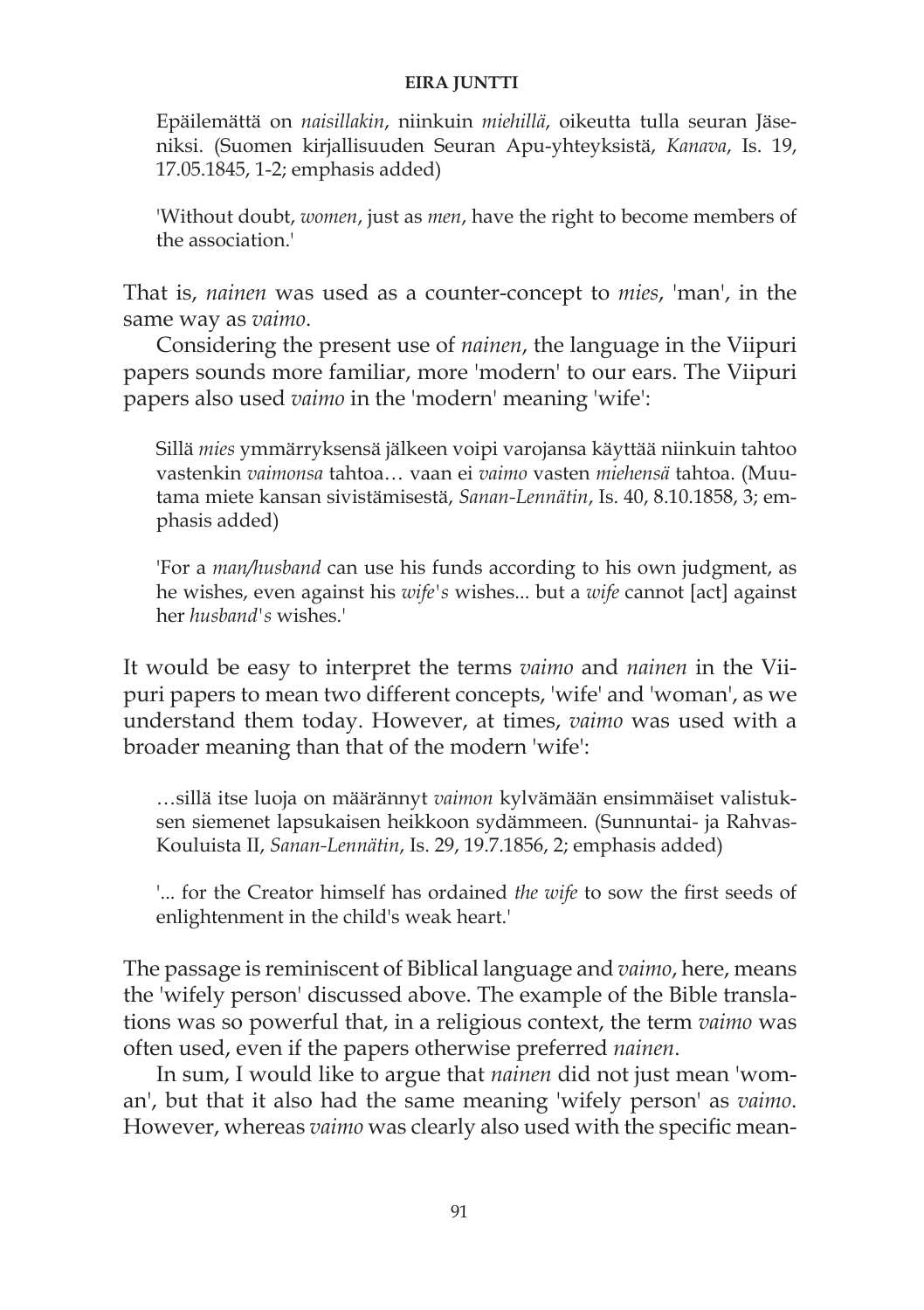ing 'wife', that is, 'married woman' as opposed to 'unmarried woman', there are not many examples of *nainen* being used in this way. In the Viipuri papers, there is only one example of this: in a play written by Pietari Hannikainen. The protagonist, pretending to be a magician, is explained to have the power to turn things upside down:

Sitte *tulevat naimattomat naisiksi*, emännät piioiksi ja piiat emänniksi, ah! (Silmänkääntäjä, *Kanava*, Is. 9, 1.3.1845, 3; emphasis added)

'*The unmarried will become wives/women*; matrons will become maids, and maids matrons.'

Using the modern Finnish terminology, the expression *naimattomat [tulevat] naisiksi*, would mean 'unmarried will become women', which does not make much sense. But in the early 19<sup>th</sup> century terminology, it seems to have meant 'unmarried [women] will become married women'. Since this is the only example of using *nainen* in the meaning 'married woman', it almost seems like a typo: perhaps instead of *naisiksi* it was meant to be *naineiksi* – that is, 'married'. However, when the play was published as a book, the expression remained the same.

In other words, we should be cautious in assuming that the term *nainen*, as used in the 19<sup>th</sup> century, had the same meaning as that which we give it today. According to the Dictionary of Modern Finnish (*Nykysuomen sanakirja*), *nainen* has a folksy or colloquial meaning as 'wife'. Indeed, it is sometimes still used in this meaning: when a man uses the expression *naiseni*, 'my woman', the woman in question could be his wife, but also his girlfriend, or a more casual long-term acquaintance.

Nevertheless, if both *nainen* and *vaimo* had the same meaning, why were there two terms and not just one? Since the Viipuri papers preferred *nainen*, whereas *Oulun Viikko-Sanomia* preferred *vaimo*, it is likely that differences in Finnish dialects played a part in the choice of terminology. Viipuri is located in eastern Finland, and Oulu, the town in which *Oulun Viikko-Sanomia* was published, along the western coast in Ostrobothnia. Culturally speaking, Finland is divided to two main areas: western and eastern. The division is rooted in a pre-historic settlement pattern. The oldest settled areas were southwestern Finland and Karelia. The differences between eastern and western Finnish culture manifest themselves in a number of ways, one of which is dialect (Talve 1997, 335-40, 346-49; Virtanen and DuBois 2000, 38-47).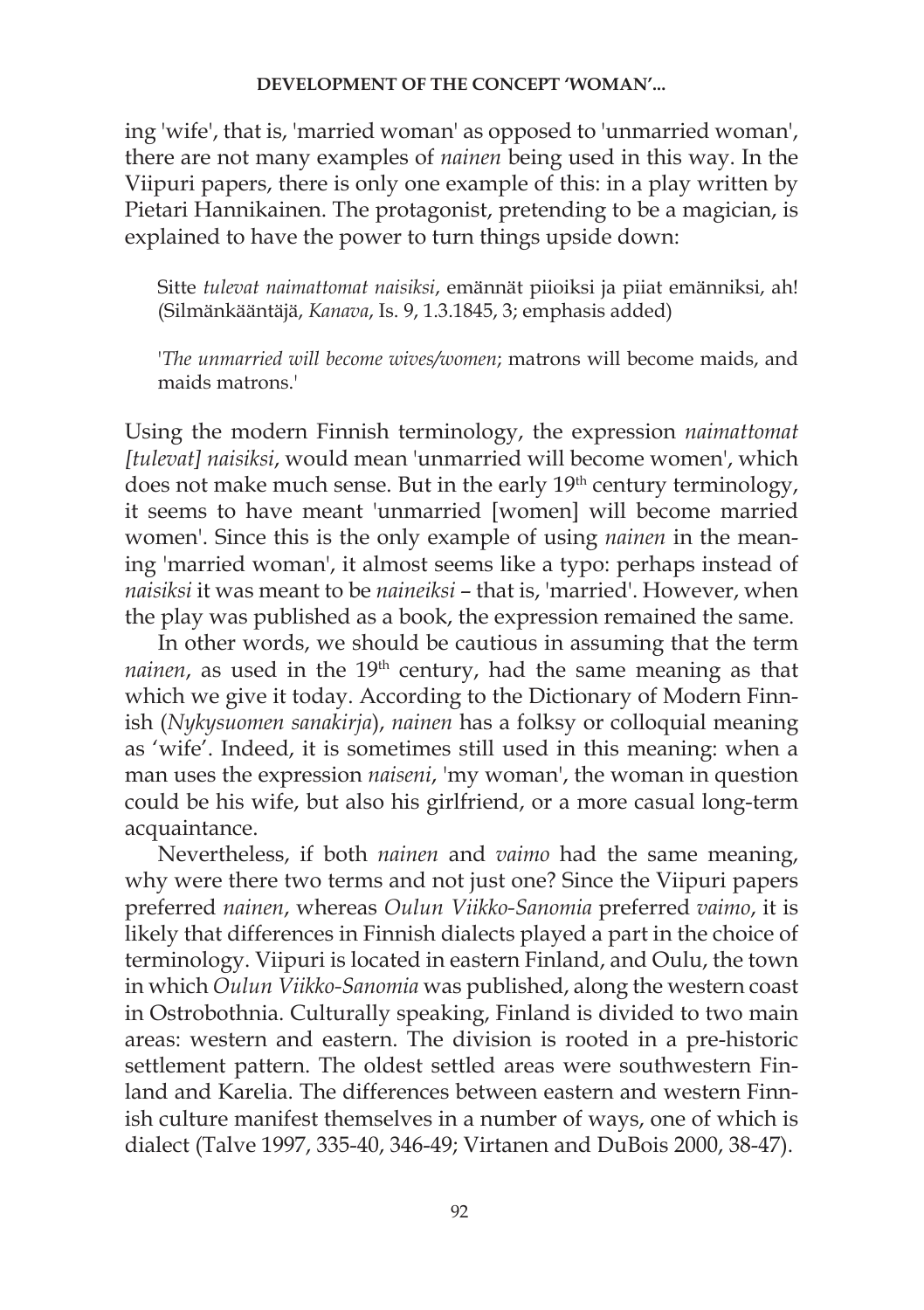Although linguists have studied Finnish dialects extensively, the main focus has been on phonology and not vocabulary. Some eastwest differences in vocabulary have been established, but not regarding *nainen* or *vaimo* or other gender terms (Rapola 1961, 30-31, 77-79). One source enabling a rough comparison of vocabulary in folk language in different regions is *A Frequency Dictionary of Finnish Dialects*, based on oral material collected in the 20<sup>th</sup> century (Jussila, Nikunen and Rautoja 1992). The dialect samples in which *nainen* appears most frequently are collected from Finnish Karelia and Ingria, a Finnish speaking area south of St. Petersburg, Russia. In these samples, *vaimo*  does not appear at all. However, there were significant local differences in how frequently *nainen* was used, and it was used in some areas in the west as well, although far less so. In sum, the dialect samples indicate that *nainen* was more common in eastern Finnish dialects than western. However, what is perhaps most striking is the almost complete absence of *vaimo* in the eastern area.

The oldest written Finnish relied mostly on the western dialects (Häkkinen 1994, 12, 436-46). The first translator of the Bible, Mikael Agricola, indicated that he primarily relied on the dialect of Finland Proper, the region around Turku in which the Episcopal seat was located. However, he was originally from Häme, a region close to Finland Proper in western Finland, and went to school in Viipuri. Later research has indicated that, on the whole, his language is rather heterogeneous and does not necessarily reflect the folk dialect of Finland Proper (Häkkinen 1994, 436-41). Yet, as mentioned above, Agricola did establish the pattern of using *vaimo* and *emäntä*. This pattern continued in the 1776 translation by Anders Lizelius, who was also from Häme. The 1776 translation remained in use until the early 20<sup>th</sup> century (Häkkinen 1994, 83-84, 86-89, 445).

The question of which dialect to use in written Finnish has been contentious for as long as written Finnish has existed (Häkkinen 1994, 436). One of the cornerstones of Finnish nationalism was the development of the Finnish language into a 'civilized' language – that is, making it a language of education and administration, as well as creating national literature in Finnish. With this renewed interest in the Finnish language in the early 19<sup>th</sup> century, the battle of dialects resurfaced. In the mid-19<sup>th</sup> century, the use of western dialects in written Finnish was consciously challenged by nationalists from eastern Finland. There were a number of influential individuals who cultivated either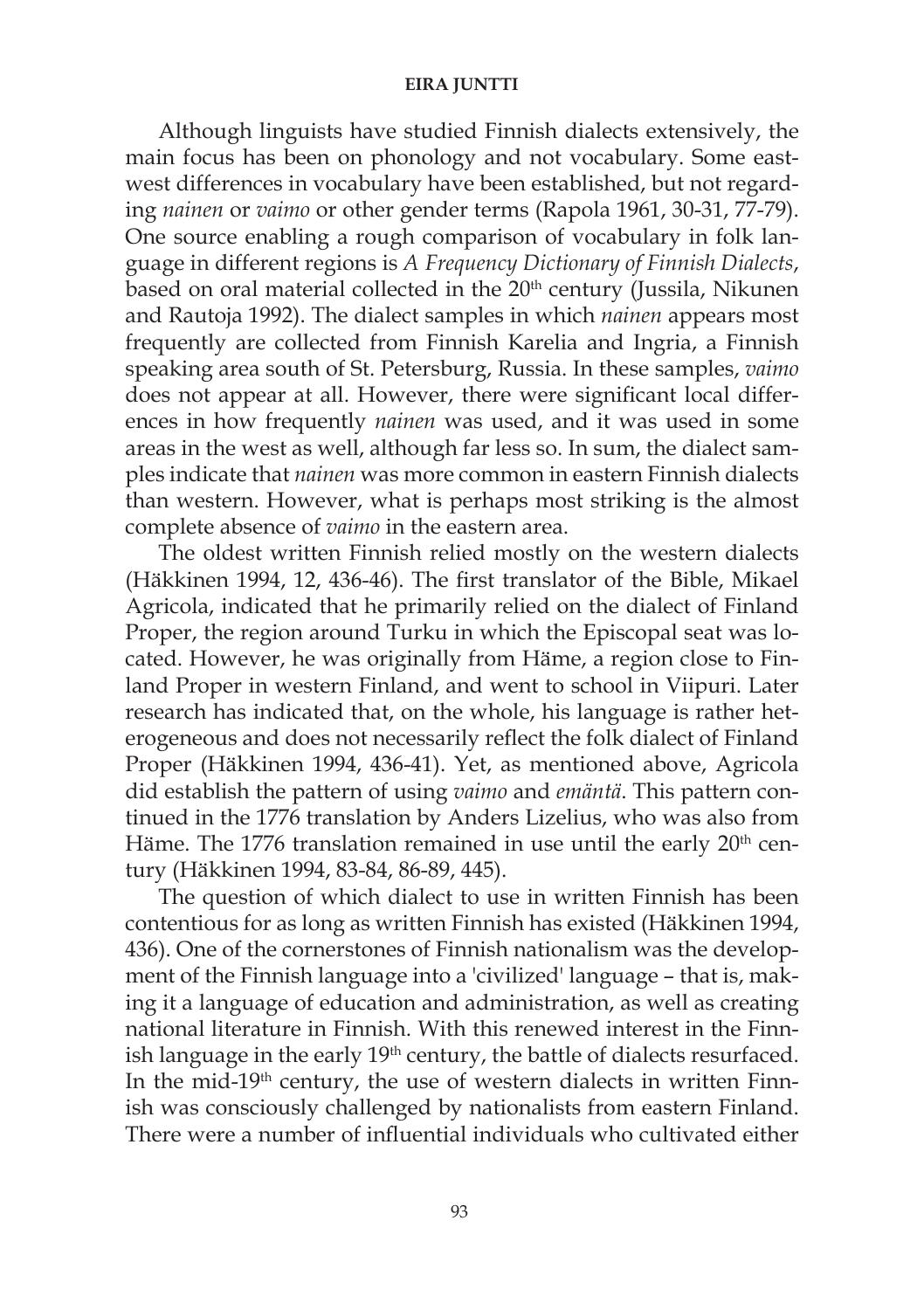the Savo or Karelian dialect: Reinhold von Becker, the editor of *Turun Viikko-Sanomia* (although the paper itself was published in Turku, western Finland); Paavo Tikkanen, August Ahlqvist, and D. E. D. Europaeus, three of the four founders of *Suometar*, who were all originally from eastern Finland; Pietari Hannikainen, the editor of *Kanava*, who later also edited *Sanan-Lennätin* and *Suometar* for a while; and C. A. Gottlund, a university lecturer of Finnish language and also a newspaper editor, to mention a few (Häkkinen 1994, 447-50). In other words, the Finnish newspapers published in Viipuri, especially *Kanava* (1845-47) and *Sanan-Lennätin* (1856-58), as well as *Suometar* (1847- 66), published in Helsinki, were all instruments in this challenge. During its early years, the majority of the editors of *Suometar* were from eastern Finland, and *Suometar* was a paper that very consciously set to promote the Fennoman ideology.

The fact that *nainen* became the predominant term for a 'woman', and not *vaimo*, is linked to the mid-19th century battle over dialects. Because of the active promotion of eastern dialects by influential writers, written Finnish was infused with vocabulary from the eastern dialects (Häkkinen 1994, 449). Regarding the use of *nainen* in written Finnish, the most noticeable change happened in *Oulun Viikko-Sanomia,* since the paper did not employ the term during its early decades: *nainen*  appeared all of a sudden in a few articles in the late 1850s. The articles dealt with women's education, and were part of a discussion on the elementary education reform, which had begun in 1857.

## **The Concept** *nainen*

In general, articles discussing women were not that common in Finnish newspapers in the early 19<sup>th</sup> century. In the 1840s, the Ladies' Societies attracted attention, along with other volunteer associations. The Ladies' Societies engaged in charity work and established schools, often specifically for poor girls. In the articles published in the 1840s, the terminology fluctuated considerably. Different authors had different preferences, and it was even possible for the terminology to be inconsistent within the same article. For example, the Ladies' Societies, which in Swedish were consistently known as *fruntimmersförening*, were called *rouvasväenyhdistys*, *naisväenyhdistys* or *vaimoväenyhdistys* (or *yhteys*) in Finnish. The first of these names was the most common,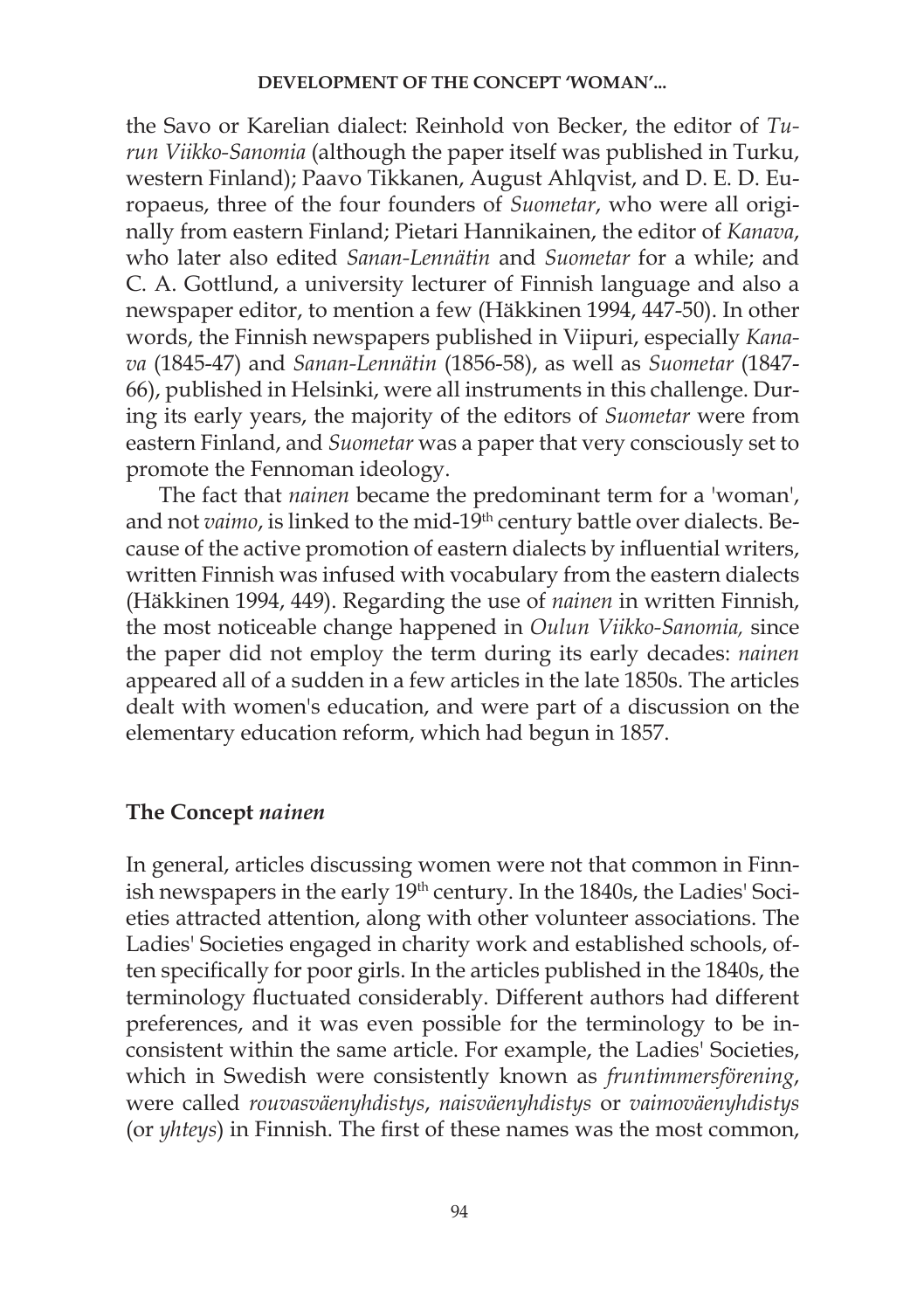though, and the Swedish *fruntimmer*, which referred to gentry women, was usually translated as *rouvasväki*. However, in an article on the Ladies' Societies, published in *Suometar* in 1849,<sup>10</sup> the Ladies' Societies were called *naisväen-yhdistys*, whereas *vaimo*, in the singular, was used as a universal category:

'Orpolasten Ystäväin' samote kuin muidenki *Naisväen-yhdisten* [sic] toimi osoittaa *vaimollekin* kunnioittavaisen tilaisuuden vaikuttamaan kansakunnan ja ihmisyyden edestystä laveammassa määrässä, kuin hänen tähän asti on uskottu voivankaan. Ja sen vuoksi emme uskosi yhdenkään tunnolla lahjoitetun *vaimon* olevan vastahakoisen antautumaan tämmöiseen toimeen, kuin hän vaan kerran näkee tien ja käsittää sen hyödytyksen. ('Orpolasten Ystävät' Helsingissä, *Suometar*, Is. 5, 2.2.1849, 2; emphasis added)

'The activities of "The Friends of Orphans," as well as those of other *Ladies' Societies*, show how the *woman/wife* can also have an honorable opportunity to influence the progress of the nation and humanity in a broader capacity than she so far has been believed to be capable of. Therefore, we would not think that even one *woman* with a conscience would be reluctant to dedicate herself to such activity, as long as she sees the way and understands its usefulness.'

Another article published in *Suometar* during the same year discussed girls' schools and was, in fact, a translation of an article by J. V. Snellman.11 The translation also used the term *naisväen yhdistys* for the Ladies' Societies, but, in general, referred to 'female persons' as *vaimo*, in the singular:

*Vaimolta* on tahdottu kieltää kaikenlainen osallisuus kansakunnan julkisessa toimessa ja elannossa. (Tyttöinkoulu Kuopiossa, *Suometar*, Is. 30, 27.7.1849, 1; emphasis added)

'Some have wanted to deny the *woman/wife* any kind of participation in the nation's public activity and economy.'

Using the singular *vaimo* as a universal category for 'female persons' and *naisväki* in the name of the Ladies' Societies may strike us as being somewhat inconsistent, but this was apparently not problematic in the 1840s. What remains unclear – for today's reader – is the relationship between the two categories: does *naisväki* refer to gentry women exclusively, or is it also a universal category?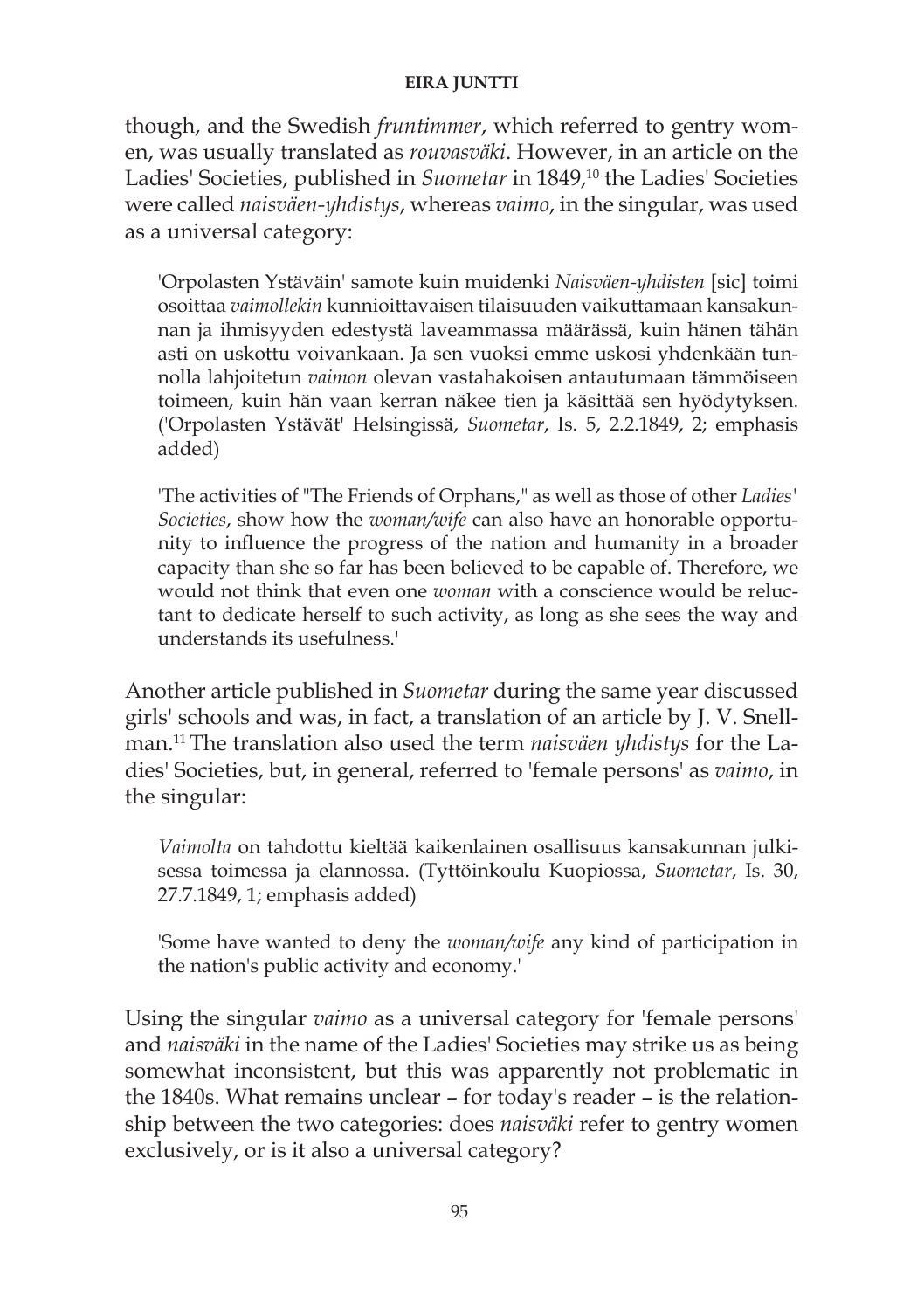Discussion on women's position was again reinvigorated in the mid-1850s, as was discussion on social issues in general, due to a change in the political situation.12 In 1856, *Oulun Viikko-Sanomia* published a long article on the Ladies' Societies in a number of European cities, focusing particularly on their work to help poor women. The article was titled "Vaimoväen yhteyksistä" ("About Ladies' Societies") and it did not use the term *nainen* even once, instead employing such terms as *vaimo*, *vaimoväki*, *vaimoihminen*, *vaimonpuoli* for women in general, or in the meaning 'wifely person'.13 The ladies were called *rouvasväki, rouvasihminen,* or *rouvaihminen*. During the following year, *Sanomia Turusta*, a paper published in Turku (not part of my sample), published an article titled "Vaimon vapauttamisesta" or "On Women's Liberation."14 The language was very similar to the article "Vaimoväen yhteyksistä" in *Oulun Viikko-Sanomia*: *nainen* was not used, whereas *vaimo* was.

*Suometar* published a long article on "Women's Position in Finland," or "Naisten tila Suomessa," in 1858.15 Unlike the previous articles, this article predominantly used *nainen* as a general category. The term *vaimo* was only used in specific instances: in Biblical references; as a sex category (female); in the meaning 'wife'; and when quoting the aforementioned article "Vaimon vapauttamisesta," which had used *vaimo* instead of *nainen*. Overall, the article "Women's position in Finland" was the only one in the sample to use *nainen* fairly consistently, and it seems to have set an example that others followed. The author of the article was Karl F. Forsström, a judge and an ardent advocate of the use of Finnish language in courts. Even though he grew up speaking Swedish as his first language, he was influenced by Finnish nationalist ideas as a student in the Savo-Karelian student nation in the late 1830s (Forsström 2004).

In the following years, *Oulun Viikko-Sanomia* published three articles on women's education that illustrate the change from *vaimo* to *nainen* starting to take place.16 All three have the term *nainen* already in the title: *naisihminen*, *naiskoulu*, *naisväki*. The first was, once again, a translation of an article by J. V. Snellman, discussing whether an educated/civilized woman in Finland could benefit from Finnish literature.17 Since the article is a translation, it is possible to compare the Finnish text to the Swedish original. Even though Snellman used the term *qvinna* (woman) consistently throughout the article, in the Finnish translation *qvinna* has been expressed by *nainen*, *naisväki*, *vaimo*,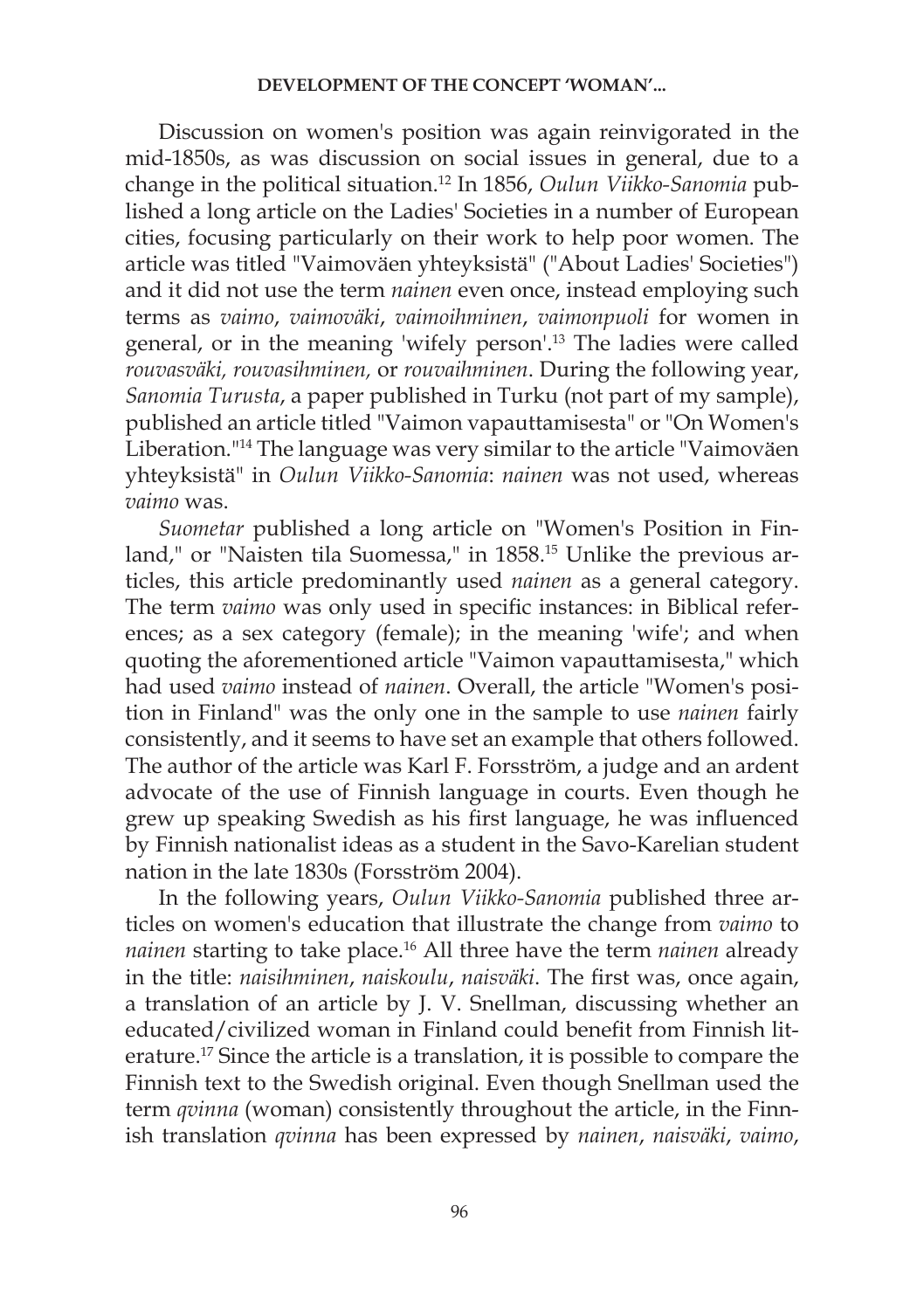*vaimoväki*, and *vaimonpuoli*. In other words, the Finnish terminology still fluctuates considerably. The same was true of the other two articles on women's education. Both authors moved from talking about *vaimo* to discussing *naisväki*, *naispuolinen kansa* (female population), *nainen*, and so on. What is important, though, is that *nainen* was used at all, since it had previously been absent in *Oulun Viikko-Sanomia*.

In *Oulun Viikko-Sanomia,* the term *nainen* thus appeared almost as a novelty in the late 1850s. The context in which it was used – articles on women's education – suggests that the term did not come from the local folk language, but was instead part of a new, nationalist discourse. One of the central issues for Finnish nationalists was making elementary education available for the Finnish speaking population. The articles on women's education were part of a larger discussion on elementary education reform. The discussion began when the Senate set a committee to prepare proposals for the long awaited elementary education reform in 1856. The general public was also invited to submit proposals, and both the Swedish and Finnish language press actively facilitated the debate by publishing many of the proposals. *Suometar, Oulun Viikko-Sanomia*, and *Sanan-Lennätin* all participated in the discussion.

Women's education, specifically education of peasant girls, was discussed at length in the Finnish language newspapers in connection to the elementary education reform. Another example of the proliferation of the term *nainen* is the coining of a new word, *naiskoulu*, in the context of this discussion. *Suometar* published an article on girls' schools in 1858, in which it was suggested that each parish should establish a school for girls of the common people, and that these schools should be called *naiskoulu*. 18 Prior to this, the terms most often used for 'girls' school' were either *tyttökoulu* (*tyttö* means 'girl', *koulu* 'school') or *rouvasväenkoulu* (translation from the Swedish term *fruntimmersskola*, referring to secondary schools for gentry girls). In a subsequent article in *Suometar*, *naiskoulu* was used as a general term, applied to both schools for peasant girls and gentry girls:

Mutta mistä *rahvaan naiskouluihin* saadaan opettajia?... Minun ehdotukseni olisi, että vallassäätyisille kaupunkeihimme asetetuissa naiskouluissa alettaisiin suomenkieltä niin hyvästi opettaa, että niissä käyneet tyttölapset kielensäki puolesta olisivat mahdollisia otettaa opettajiksi naiskouluihin tyttölapsille. Vielä edullisempi ja luonnollisempi olisi, jos niissä *vallasväen naiskouluissa*, jotka ovat asetetut suomi-seutuisiin kaupunkeihin,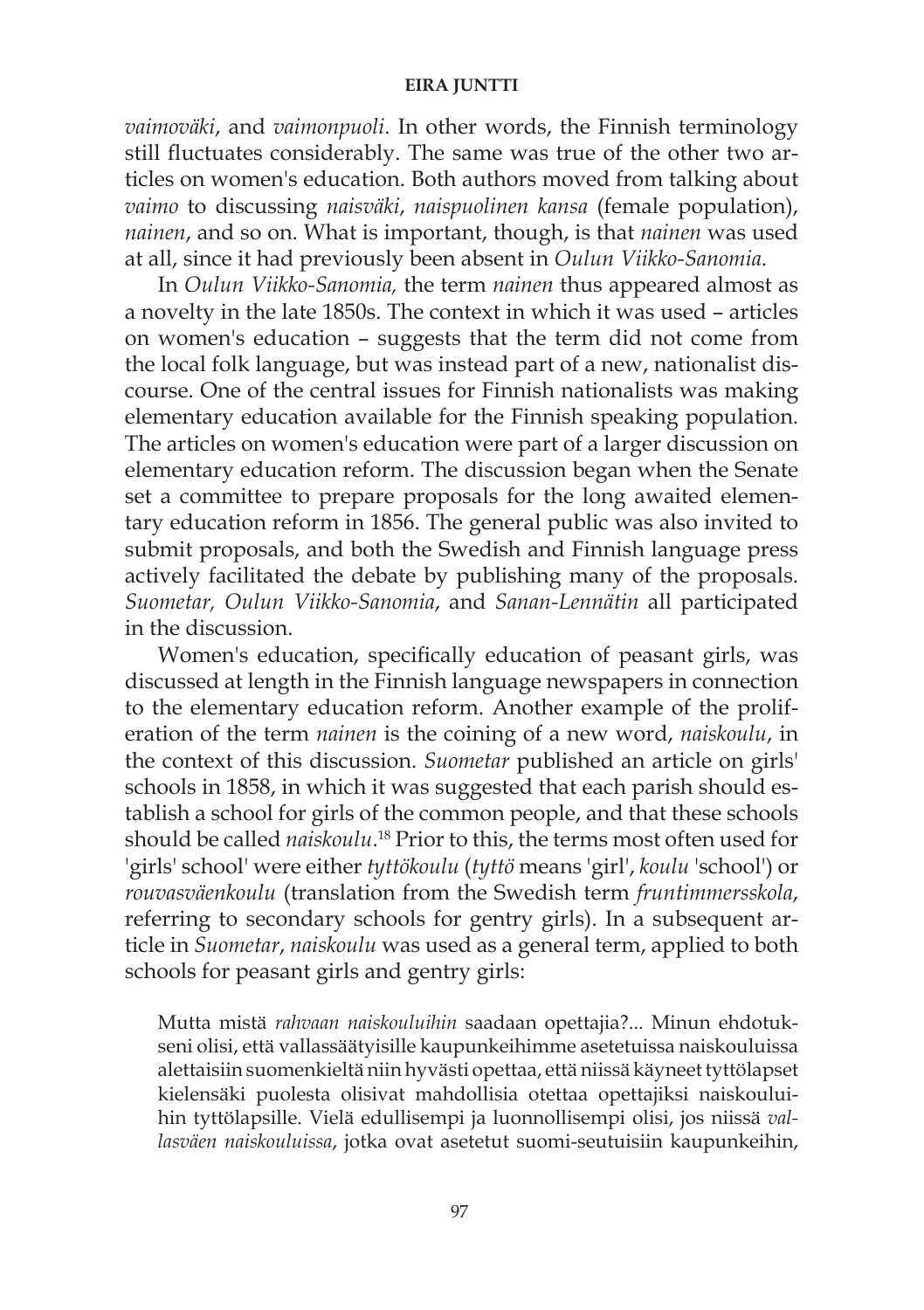esim. Kuopiossa, Oulussa ja Viipurissa, koko opetus pantaisiin käymään suomenkielellä, niin niissä voisi käydä rahvaanki tytärlapsia, ja niistä saataisiin paraimmia ja sopivimmia opettajia *rahvaan naiskouluihin*. (Naiskouluista rahvaan tyttölapsille maalla, *Suometar*, Is. 18, 13.5.1859, 2; emphasis added).

'But where do we find teachers for *the girls' schools of the common people*? ... My proposal would be that in the girls' schools established for the gentry in our towns, Finnish would be taught well enough for the girls who have studied there to be hired as teachers in the girls' schools for girl children. It would be even better and more natural if, in *the girls' schools of the gentry* that have been established in towns in Finnish speaking regions, e.g. in Kuopio, Oulu and Viipuri, instruction would be entirely in Finnish, so that even the daughters of the common people could attend them, and they would be the best and most suitable teachers for *the girls' schools of the common people.*'

In my view, the coining of the new term *naiskoulu* is a conscious attempt to change the terminology and send a message about the character of the girls' schools. The name *naiskoulu* was intended to be more inclusive then the old names *rouvasväenkoulu* and *tyttökoulu,* which were tainted by their history. In addition, introducing the term *naiskoulu* was an attempt to unify terminology, to replace old terms with one single term suitable for all occasions. Since *naiskoulu* was used by all three newspapers in the sample published in the late 1850s (*Suometar, Sanan-Lennätin* and *Oulun Viikko-Sanomia*), it was not just the preference of a single author, but, rather, part of a more general trend.

However, in the following decades, *naiskoulu* did not replace the other terms and, by the early  $20<sup>th</sup>$  century, it had disappeared from use. In practice, the terminology used for girls' schools was very heterogeneous until the late 19th century. For instance, the first Finnish secondary school for girls, established in 1864 in Jyväskylä, was named *Yksityisten tyttökoulu Jyväskylässä*, Private Girls' School in Jyväskylä. However, the official name did not gain public approval, because, until then, *tyttökoulu* had only meant an elementary school for poor girls (Wahlman, Vesala and Tenhunen 1964, 17). Newspapers called the school a variety of names: *naiskoulu, naisten koulu* (women's school), *naisnuorison alkeiskoulu* (young women's lower elementary school), *naisnuoriso-oppila* (young women's institute), as well as *rouvasväenkoulu* (Ladies' school) (Wahlman et al. 1964, 17). Only in the late 19<sup>th</sup> century did the term *tyttökoulu* become a generally accepted name for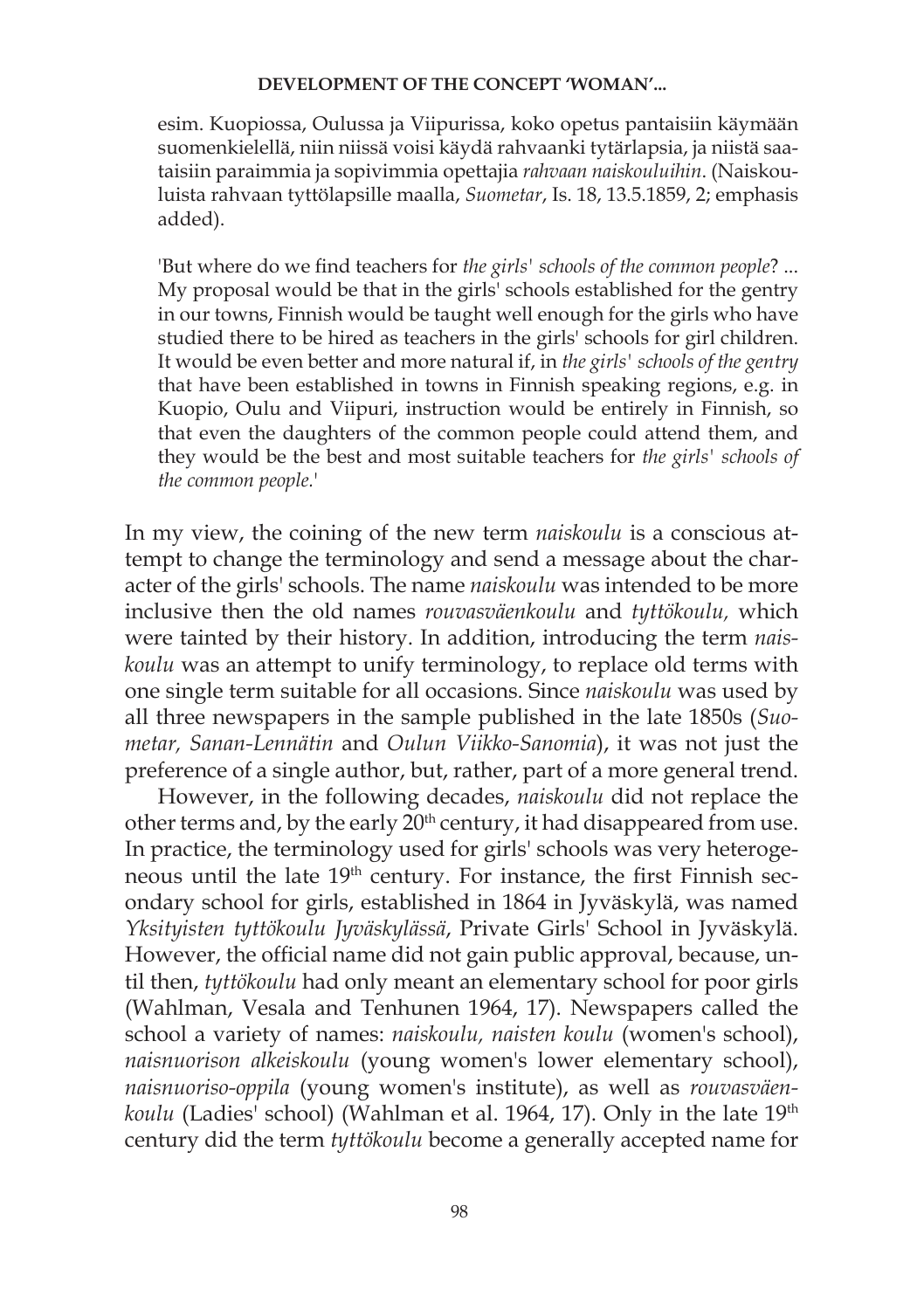secondary schools for girls, and all the other terms – including *naiskoulu* – disappeared from use.

In conclusion, in the context of the discussion on women's education, and women's position more generally, *nainen* comes to mean something different than *vaimo*. It is not used with the old meaning 'wifely person', but, instead, to indicate 'an adult female person' who is not circumscribed by the same conditions as the old *nainen/vaimo*. The new *nainen* was 'a new woman': she could get an education, she could have a profession, and, as long as she remained single, she could be in charge of her own affairs. The key difference between the early 19<sup>th</sup> century concept 'wifely person' (*vaimo* or *nainen*) and the late 19th century 'woman' (*nainen*) is that the 'wifely person' makes marriage the key qualification for the status of an adult, whereas *nainen*/'woman' does not. Moreover, the new *nainen* is not associated with either the gentry or the peasantry, but can, instead, refer to a woman of any social status.

I did not use Swedish language papers as my primary source, but Alexandra Ramsay has noted that a similar development took place in Swedish. In general, the Swedish term *fruntimmer*, usually translated as *rouvasväki* in Finnish, meaning 'gentry women' or 'Ladies', was increasingly replaced by the more general term *qvinna (kvinna*). According to Ramsay, in the early and mid-19th century, *qvinna*, along with the compound word *qvinnfolk* (women folk), had the connotation of 'lower class woman', whereas gentry women were referred to as *fruntimmer*. The term *qvinna* was used as a general category that included all women only when coupled with the term 'man': *qvinna och man* (Ramsay 1984, 257; 1993, 13). During the late  $19<sup>th</sup>$  century, the meaning of *qvinna* then changed and it began to indicate all adult women regardless of their marital or class status. As Ramsay notes: "the fact that the word *kvinna* is class neutral today manifests a leveling process – *fruntimmer* have become *kvinnor*" (1993, 13; author's translation).

The creation of a general category of 'female persons' indicates that there was a need for a general category that did not divide women by either their socio-economic or marital status – that is, one needed to be able to talk about 'women' as one group. The emergence of the concept *nainen* happened at the same time as there was growing interest in the so-called women's question in the mid-19<sup>th</sup> century. Legislative changes regarding women's position also began to take place. Sweden granted unmarried women full legal competence in 1857 and Finland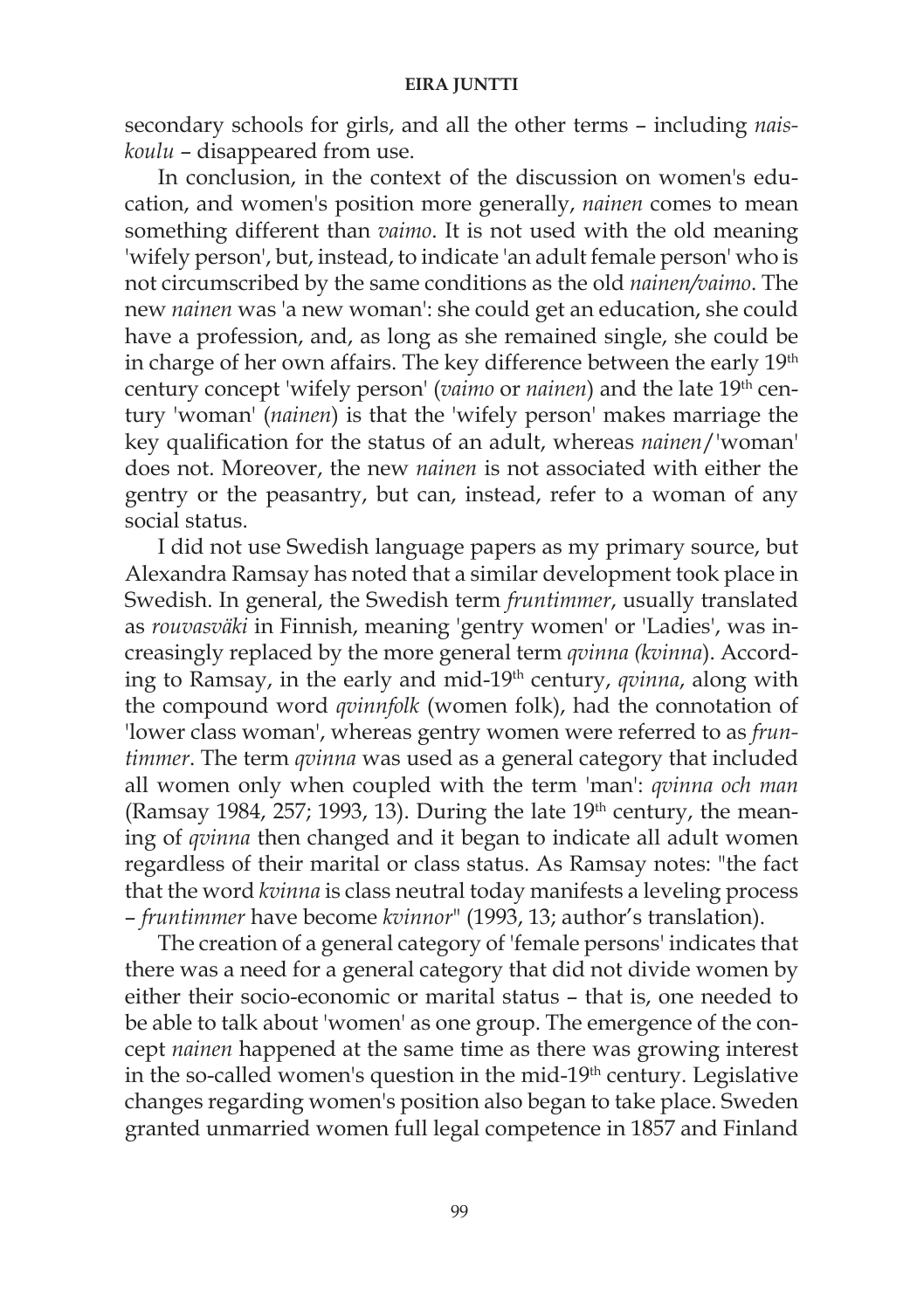in 1864: unmarried women became legally competent at the age of 25 and, by special application, already at 21. However, women lost the status if they married (e.g. Markkola 1990, 20). Laws concerning women's inheritance rights were under discussion as well.

In Finland, the change in unmarried women's legal position was justified primarily by economic rationale (Kurki 1983, 77; 1986, 117; Pohls 1990, 70; Pylkkänen 1982, 48; Ramsay 1984, 258). Granting legal competence to unmarried women coincided with the reform in the status of unpropertied laborers, and Ramsay argues that these two reforms were both part of the same process (Ramsay 1983, 52-54, 86; 1984, 259). The system of legal protection was abolished in successive reforms of 1865 and 1883 (Markkola 1990, 20). According to Anu Pylkkänen, the legislators were primarily concerned with unmarried women's possibility of earning their livelihood, not women's rights per se (1982, 54). In addition, it was a question of freeing property under guardianship for investment (Pylkkänen 1982, 53-54). The system of guardianship was also cumbersome for all parties (Kurki 1986, 170-71).

In other words, when servants and other laborers were freed from guardianship, it seemed appropriate to grant the same right to all unmarried women. In practice, since peasant and working class women had traditionally been part of the labor force anyway, the change affected gentry women the most. That the main concern was unmarried gentry women is also evident from the newspaper discussion: unmarried gentry women had been identified as a 'problem'. In part, the problem was demographic. It was noted in the 1840s that there were far more women in the population than men; thus not all women could find a husband. In the press, they were labeled as 'surplus women' (Häggman 1994, 198). In the discussion on elementary education, unmarried, educated gentry women were identified as suitable teachers: becoming a teacher would provide them with the 'calling' that they were assumed to lack in life.19 This would solve the economic problem of supporting them, and it would be beneficial for children, since women were generally seen as 'naturally' suited to teaching small children. In addition, hiring women was cheaper than hiring men: women teachers were paid less than men (Ketonen 1977, 114).

These socio-economic changes are part of the process through which the conceptual change happens. I argue that when, in the mid- $19<sup>th</sup>$  century, there was a role for (gentry) women in society and the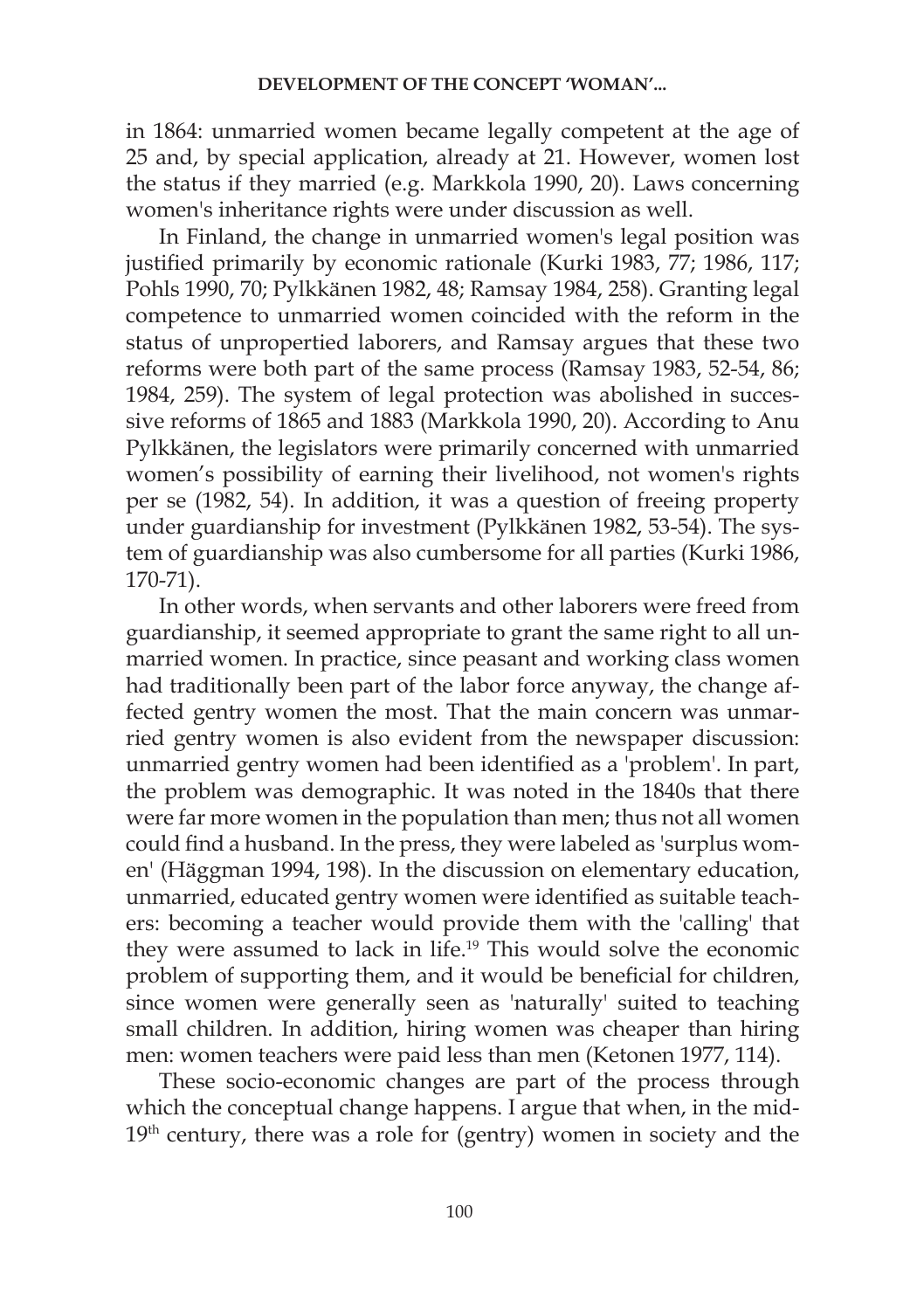economy as something other than that of a wife, a daughter, or a servant – that is, when there were women who were no longer under male guardianship in any sense, there was a need to create a general category of 'women' that did not have the meaning 'wife' as well.

#### **NOTES:**

**1.** Naomi Tadmor has looked at the concept 'household-family' in English in the 18<sup>th</sup> century (2001) and the language of marriage in English biblical translations (2006). **2.** According to the Basic Dictionary of Finnish Language (*Suomen kielen perussanakirja*), *nainen* means "*täysikasvuinen naissukupuolta oleva ihminen,*" or "an adult person of the female sex." According to Oxford English Dictionary, the primary meaning of 'woman' is "an adult female human being."

**3.** *Emäntä*, meaning the 'matron' or 'mistress', is a counter concept to *isäntä*, meaning the 'patron' or 'master' of a household/farm. In today's understanding, *emäntä* is not a concept equivalent to 'wife'. Even though *emäntä* is usually the wife of the master, *isäntä*, she does not have to be. The *emäntä* could also be the mother or sister of the master, or even some other woman related to him, who is performing the tasks of *emäntä*. In other words, the title *emäntä* indicates a woman's function in the household; it is more of a job description than an indication of her marital status. It is interesting that the Bible translations used the term *emäntä*, since the legal term for a 'wedded wife' has been *aviovaimo* since the 16<sup>th</sup> century (Häkkinen 1994, 84; Rapola 1960). However, in reality, the 'wife' and the 'matron' were often one and the same person, and the two roles thus overlapped, even if the concepts *emäntä* and *aviovaimo* were distinct.

**4.** Both *nainen* and *vaimo* are etymologically of Finno-Ugric origin, and variations of both can be found in other Finno-Ugric languages. An older meaning of *vaimo* is 'spirit', 'soul' (*henki, sielu*), or perhaps 'heart'. These meanings have been preserved in Estonian in which *vaim* means "spirit, soul; fairy, ghost," and in Sámi (Lappish), in which *vaimo*  (or *vai'bmo*) means 'heart' and, in some parts of Lapland, a person's disposition or character (*mielenlaatu, luonne*). The origins of the word *nainen* are in Vogul, from which the stem *nai-* carried over to the various Finno-Ugric languages. In various Vogul dialects, the words *näjī, nöj, naj, nāj* mean 'married woman; goddess, princess; fire' (*rouva; jumalatar, ruhtinatar; tuli*). See *Suomen sanojen alkuperä* and *Suomen kielen etymologinen sanakirja*.

**5.** For example, in the passage describing Lemminkäinen, one of the male heroes, leaving for battle after a dispute with his newlywed wife, Kyllikki, Lemminkäinen declares: "En usko unia naisten/enkä vaimojen valoja" (*Kalevala* 12: 57-58). Translation: "I don't believe women's dreams/nor the oaths of wives" (Poem 12: A Bond Broken, Lönnrot, *The Kalevala*, transl. Bosley 1989).

**6.** The very first attempt to publish a newspaper in Finnish already took place in the late 18th century. The paper was *Suomenkieliset Tieto-Sanomat* (1775-1776), edited by Anders Lizelius. The paper only lasted a year. The next attempts took place in the 1820s: *Turun Viikko-Sanomat* (1820-32), and *Oulun Viikko-Sanomat* (1829-34). Tommila 1988.

**7.** Vaimoin luettava, *Oulun Viikko-Sanomia*, Issues 22-25, 27, 29, 1855.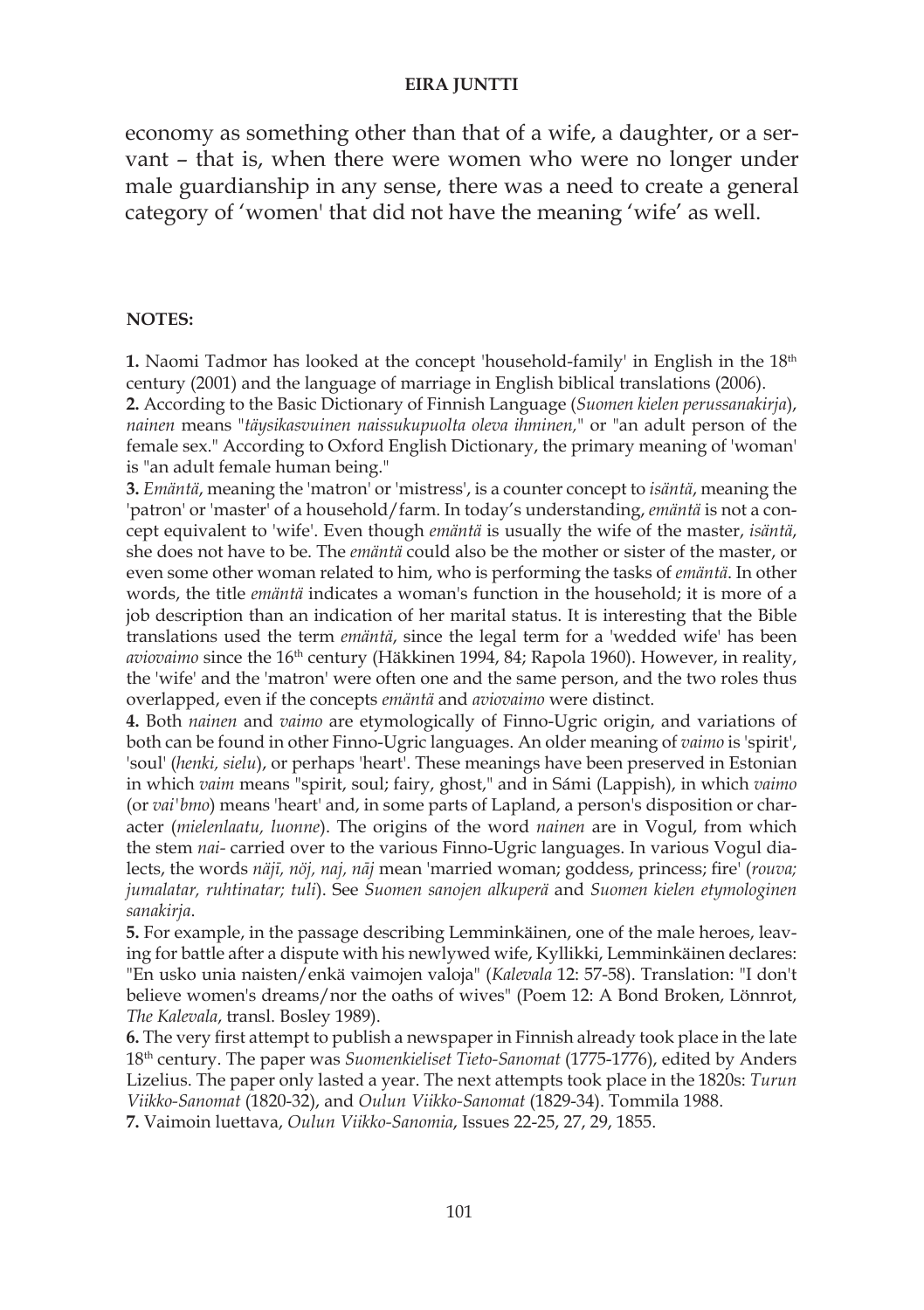**8.** Työn kunnia, 3. Luku: Vaimon-puolet tarvittevat harjauva monenlaiseen työhön, *Oulun Viikko-Sanomia*, Is. 11, 14.3.1840, 1-2.

**9.** Daughters did not usually inherit the farm, unless the family had just one child. Even in that case, the title of the farm would go to her husband, not her. After the death of her father, an unmarried woman could either continue to work on her family farm for her brother, or she could find employment elsewhere, usually as a maid.

**10.** 'Orpolasten Ystävät' Helsingissä, *Suometar*, Is. 5, 2.2.1849, 2.

**11.** Tyttöinkoulu Kuopiossa, *Suometar*, Is. 30, 27.7.1849, 1-2. Original: Flickskolor. (I Kuopio.), *Litteraturblad*, Is. 5,1849, 140-143.

**12.** England and France had defeated Russia in the Crimean war (1853-56), which changed the balance of power in Europe. Czar Nicolai I had died in 1855 during the war and the new czar, Alexander II, was more liberal in his politics. He initiated a number of reforms in the Grand Duchy of Finland.

**13.** Vaimoväen yhteyksistä, *Oulun Viikko-Sanomia*, Issues 20-23, 1856.

**14.** Vaimon vapauttamisesta, *Sanomia Turusta*, Is. 17, 28.4.1857, 1-2.

**15.** Naisten tila Suomessa, *Suometar*, Issues 6, 9-11, 13, 14, 16, 17, 1858.

**16.** The articles were: (1) Saattaako Suomessa sivistyneelle naisihmiselle olla hyötyä suomalaisesta kirjallisuudesta? *Oulun Viikko-Sanomia*, Is. 27-28/1859. (2) Naiskouluin toimeen saamisesta kansalle, *Oulun Viikko-Sanomia*, Is. 37-38, 1859. (3) Onko Suomessa naisväelle korkiampi oppi ja täydellisempi sivistys tarpeellinen? *Oulun Viikko-Sanomia*, Is. 4, 26.1.1861, 2. It is not clear who the authors of these articles were. The editor of *Oulun Viikko-Sanomia*, Johan Bäckvall, was a Lutheran minister. He was originally from Ostrobothnia and, despite his Swedish last name, came from a Finnish speaking family (Tommila 1984, 56-57; *Kansallinen elämäkerrasto 1927*). It is possible that he translated Snellman's article, since he had also translated other texts. The second of the three articles, "Naiskouluin toimeen saamisesta kansalle," discusses girls' schools and, since no author is mentioned, it is possible that Bäckvall was the author. The third article was published under the pseudonym "-n -i.", but I have not been able to track down the author.

**17.** Kan i Finland en bildad qvinna hafva gagn af finsk litteratur? *Saima*, Is. 11, 21.3.1846, 2-3.

**18.** Naiskouluista rahvaan tyttölapsille Suomessa, *Suometar*, Is. 51, 24.12.1858, 1.

**19.** See especially: Sunnuntai- ja Rahvas-Kouluista II, *Sanan-Lennätin*, Is. 29, 19.7.1856,

1-3; Naiskouluista rahvaan tyttölapsille Suomessa, *Suometar*, Is. 51, 24.12.1858, Lisälehti 1-3. Swedish language papers also published articles on the topic: Lärarinnor för folket, *Helsingfors Tidningar*, Is. 28, 5.4.1856, 2-3.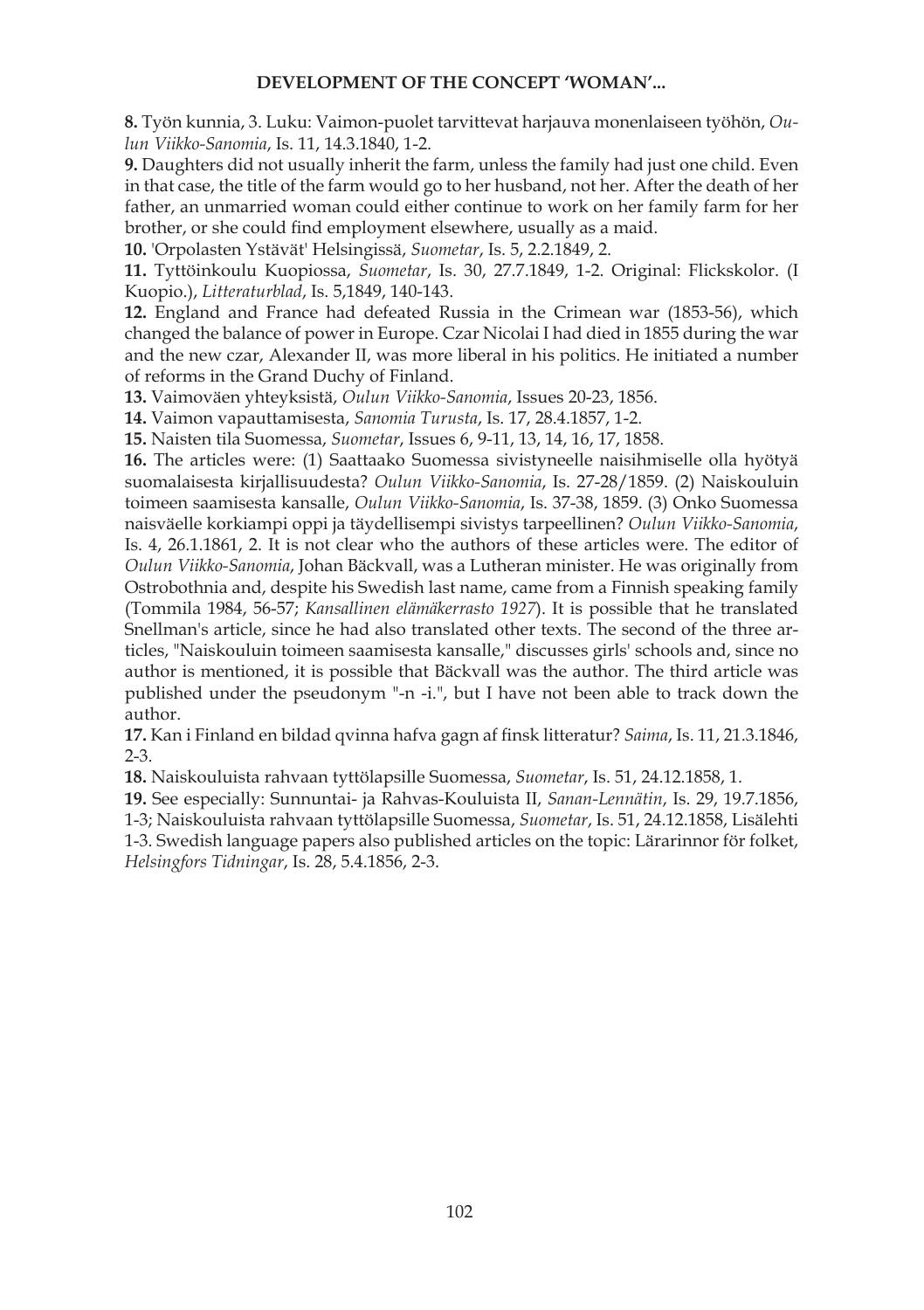# **NEWSPAPER ARTICLES**

**Flickskolor**. (I Kuopio.), *Litteraturblad*, Is. 5, 1849, 140-143. [J. V. Snellman] **Kan** i Finland en bildad qvinna hafva gagn af finsk litteratur?" *Saima*, Is. 11, 21.3.1846, 2-3. [J. V. Snellman] **Lärarinnor** för folket, *Helsingfors Tidningar,* Is. 28, 5.4.1856, 2-3. **Muutama** miete kansan sivistämisestä, *Sanan-Lennätin*, Is. 40, 8.10.1858, 2-3. [S. R-nen.] **Naiskouluin** toimeen saamisesta kansalle, *Oulun Viikko-Sanomia*, Is. 37, 17.9.1859, 1; Is. 38, 24.9.1859, 1. **Naiskouluista** rahvaan tyttölapsille maalla, *Suometar*, Is. 18, 13.5.1859, 2. **Naiskouluista** rahvaan tyttölapsille Suomessa, *Suometar*, Is. 51, 24.12.1858, Lisälehti 1-3. **Naisten** tila Suomessa, *Suometar*, Issues 6, 9-11, 13, 14, 16, 17, 1858. **Onko** Suomessa naisväelle korkiampi oppi ja täydellisempi sivistys tarpeellinen? *Oulun Viikko-Sanomia*, Is. 4, 26.1.1861, 2. [-n -i.] **'Orpolasten** Ystävät' Helsingissä, *Suometar*, Is. 5, 2.2.1849, 2. **Saattaako** Suomessa sivistyneelle naisihmiselle olla hyötyä suomalaisesta kirjallisuudesta? *Oulun Viikko-Sanomia*, Is. 27, 9.7.1859, 1; Is. 28, 16.7.1859, 1. [J. V. Snellman] **Silmänkääntäjä**, *Kanava*, Issues 5, 6, 9, 11, 12, 1845. [Pietari Hannikainen] **Sunnuntai**- ja Rahvas-Kouluista II, *Sanan-Lennätin*, Is. 29, 19.7.1856, 1-3. [Potu] **Suomen** kirjallisuuden Seuran Apu-yhteyksistä, *Kanava*, Is. 19, 17.05.1845, 1-2. [W. Kilpinen] **Tyttöinkoulu** Kuopiossa, *Suometar*, Is. 30, 27.7.1849, 1-2. [J. V. Snellman] **Työn** kunnia, 3. Luku: Vaimon-puolet tarvittevat harjauva monenlaiseen työhön, *Oulun Viikko-Sanomia*, Is. 11, 14.3.1840, 1-2.

**Uudesta** maantien teosta Parikkalan pitäjässä, *Sanan Saattaja Viipurista*, Is. 22, 28.5.1836, 3-4.

**Vaimoin** luettava, *Oulun Viikko-Sanomia*, Issues 22-25, 27, 29, 1855.

**Vaimon** vapauttamisesta, *Sanomia Turusta*, Is. 17, 28.4.1857, 1-2.

**Vaimoväen** yhteyksistä, *Oulun Viikko-Sanomia,* Issues 20-23, 1856.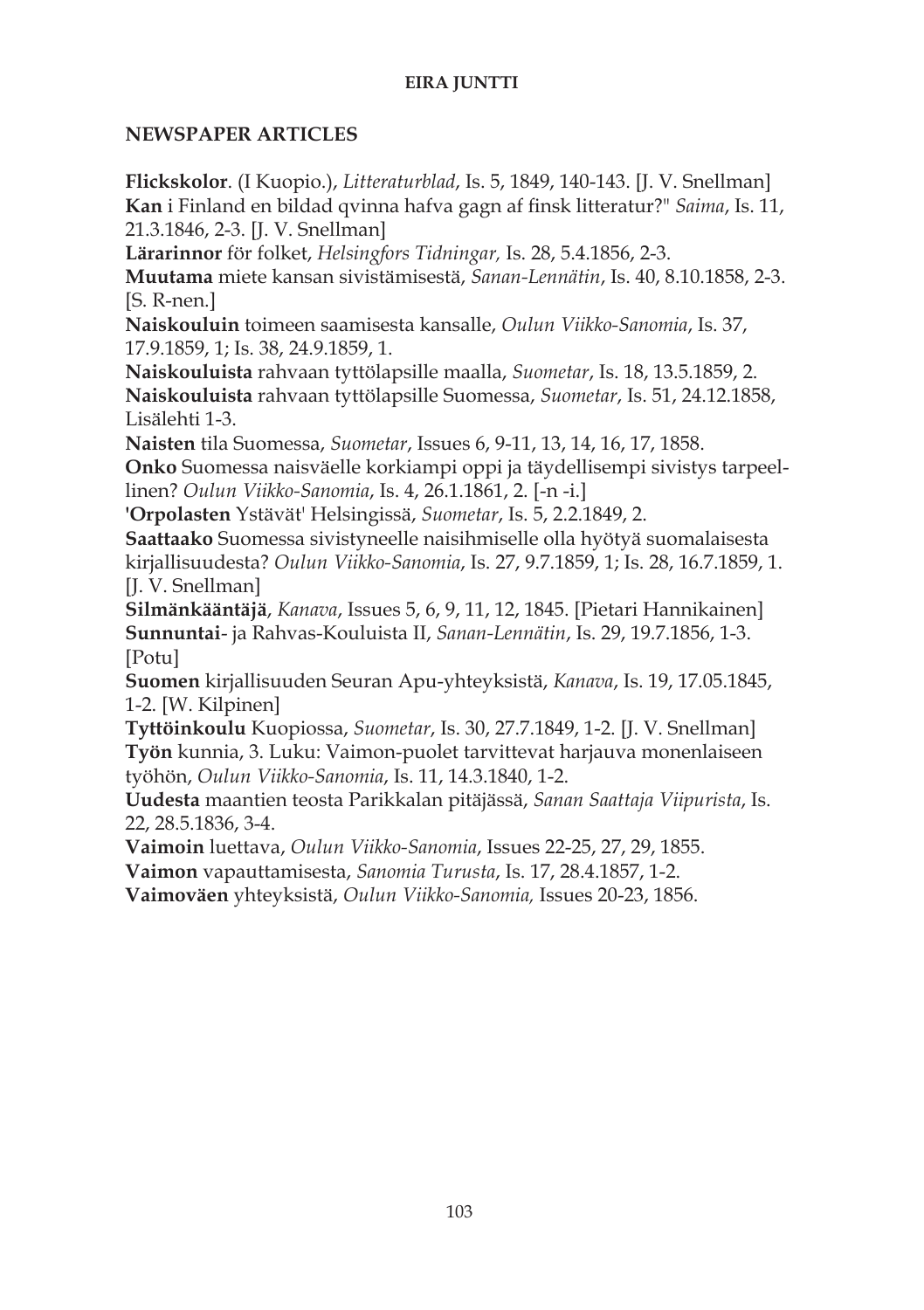# **REFERENCES**

**Alapuro**, Risto 1988. *State and Revolution in Finland.* Berkeley: University of California Press.

**Apo**, Satu 1998. '*Ex cunno* Come the Folk and Force': Concepts of Women's Dynamistic Power in Finnish-Karelian Tradition. In Satu Apo, Aili Nenola, and Laura Stark-Arola (eds.), *Gender and Folklore: Perspectives on Finnish and Karelian Culture.* Helsinki: Suomalaisen Kirjallisuuden Seura, 63-91.

**Ball,** Terence, James Farr and Russell L. Hanson, eds. 1989. *Political Innovation and Conceptual Change.* Cambridge: Cambridge University Press.

**Barkley Brown**, Elsa 1992. 'What Has Happened Here': The Politics of Difference in Women's History and Feminist Politics. *Feminist Studies*, Vol. 18, Is. 2, Summer 1992, 295-312.

**Blom,** Ida, Karen Hagemann, and Catherine Hall, eds. 2000. *Gendered Nations: Nationalism and Gender Order in the Long Nineteenth Century*, Oxford: Berg.

**Dudink,** Stefan, Karen Hagemann, and John Tosh (eds.) 2004. *Masculinities in Politics and War: Gendering Modern History.* Manchester: Manchester University Press.

**Forsström,** Johanna 2004. Karl Ferdinand Forsström. National Bibliography of Finland Online. Helsinki: Suomalaisen Kirjallisuuden Seura, 1997- (accessed 14.1.2009). Available at http://artikkelihaku.kansallisbiografia.fi/ artikkeli/5991/.

**Hampsher-Monk,** Iain, Karin Tilmans, and Frank van Vree (eds.) 1998. *History of Concepts: Comparative Perspectives.* Amsterdam: Amsterdam University Press.

**Hyvärinen,** Matti, Jussi Kurunmäki, Kari Palonen, Tuija Pulkkinen, and Henrik Stenius (eds.) 2003. *Käsitteet liikkeessä: Suomen poliittisen kulttuurin käsitehistoria,* Tampere: Vastapaino.

**Häggman,** Kai 1994. *Perheen vuosisata: Perheen ihanne ja sivistyneistön elämäntapa 1800-luvun Suomessa.* Historiallisia tutkimuksia 179. Helsinki: SHS. **Häkkinen**, Kaisa 1994. *Agricolasta nykykieleen: Suomen kirjakielen historia.*  Porvoo: WSOY.

**Ilomäki,** Henni 1998. The Image of Women in Ingrian Wedding Poetry. In Satu Apo, Aili Nenola, and Laura Stark-Arola (eds.), *Gender and Folklore: Perspectives on Finnish and Karelian Culture.* Helsinki: Suomalaisen Kirjallisuuden Seura, 143-74.

**Juntti,** Eira 2004. *Gender and Nationalism in Finland in the Early 19th Century.* Dissertation, Binghamton University.

**Jussila,** Raimo, Erja Nikunen, and Sirkka Rautoja (eds.) 1992. *A Frequency Dictionary of Finnish Dialects.* Helsinki: Kotimaisten Kielten Tutkimuskeskus. **Jutikkala,** Eino 1968. Sääty-yhteiskunnan hajoaminen. In Eino Jutikkala (ed.), *Suomen talous- ja sosiaalihistorian kehityslinjoja.* Porvoo: WSOY, 174-88.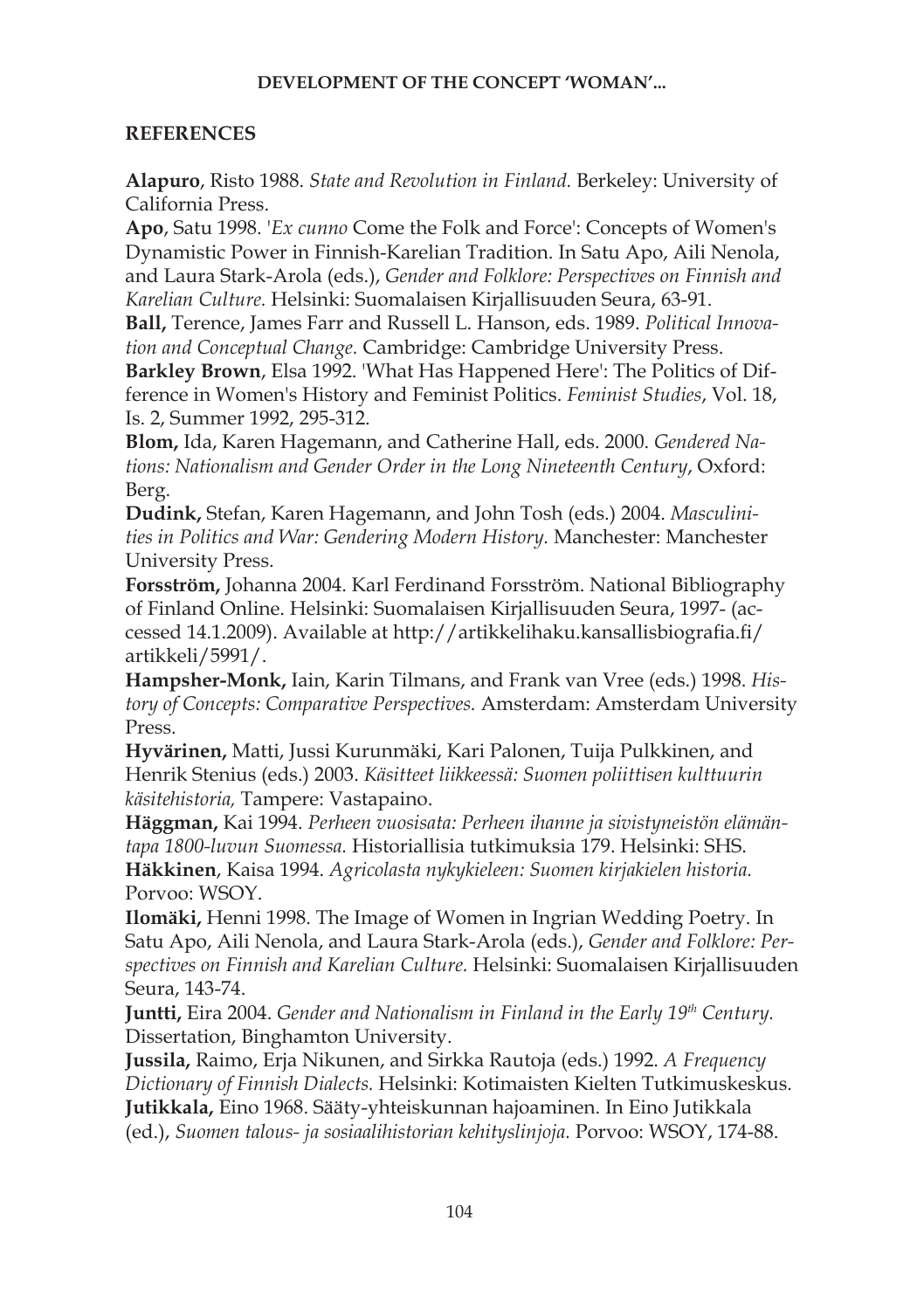*Kansallinen elämäkerrasto 1927.* Eds. Kaarlo Blomstedt et al. Vol. 1. Porvoo: WSOY.

**Ketonen**, Liisa 1977. *Suomen tyttöoppikoulut autonomian aikakaudella.* Helsingin Yliopiston kasvatustieteen laitos: Tutkimuksia 53. Helsinki.

**Kinnunen,** Merja 2001. *Luokiteltu sukupuoli.* Tampere: Vastapaino.

**Kurki,** Hannele 1983. Suhtautuminen naisten täysivaltaisuutta koskevaan lainsäädäntöön Suomen säätyvaltiopäivillä vuosina 1863-1906. Master's the-

sis, Department of Finnish and Scandinavian History, University of Helsinki.

**Kurki,** Hannele 1986. Naimattomien naisten holhousjärjestelmän murtuminen Suomessa 1800-luvulla. Licentiate thesis, Department of Finnish and Scandinavian History, University of Helsinki.

**Lönnrot,** Elias 1989. *The Kalevala.* Oxford World's Classics. Transl. Keith Bosley. Oxford: Oxford University Press.

Markkola, Pirjo 1990. Women in Rural Society in the 19<sup>th</sup> and 20<sup>th</sup> Centuries. In Merja Manninen and Päivi Setälä (eds.), *The Lady with the Bow: The Story of Finnish Women.* Transl. Michael Wynne-Ellis. Helsinki: Otava, 17-29.

**Pohls,** Maritta 1990. Women's Work in Finland 1870-1940. In Merja Manninen and Päivi Setälä (eds.), *The Lady with the Bow: The Story of Finnish Women.*  Transl. Michael Wynne-Ellis. Helsinki: Otava, 55-73.

**Pylkkänen,** Anu 1982. Naimattoman naisen aseman oikeudellinen sääntely 1800-luvulla: valtiopäiväkäsittelyn vaiheet ja niiden tausta. Master's thesis, Department of General Jurisprudential Studies, Faculty of Law, University of Helsinki.

**Ramsay,** Alexandra 1983. Kvinnans nya medborgarskap: 1864 års förordning om ogift kvinnas myndighet. Master's thesis, University of Helsinki. **Ramsay,** Alexandra 1984. *När Finlands fruntimmer och kvinnor blev myndiga: Opinionerna på 1863-1864 års lantdag.* Historisk Tidskrift för Finland, Vol. 69, 1984, 248-268.

**Ramsay,** Alexandra 1993. *Huvudstadens hjärta: Filantropi och social förändring i Helsingfors - två fruntimmersföreningar 1848-1865.* Helsinki: Finska Vetenskaps-Societeten.

**Rapola,** Martti 1960. *Sanojemme ensiesiintymiä Agricolasta Yrjö Koskiseen.* Helsinki: Suomalaisen Kirjallisuuden Seura.

**Rapola,** Martti 1961. *Johdatus Suomen murteisiin.* 2nd ed. Helsinki: Suomalaisen Kirjallisuuden Seura.

**Riley,** Denise 1988. *"Am I That Name?" Feminism and the Category of "Women" in History.* Minneapolis: University of Minnesota Press.

**Tadmor,** Naomi 2001. *Family and Friends in Eighteenth-Century England: Household, Kinship, and Patronage.* Cambridge: Cambridge University Press.

**Tadmor,** Naomi 2006. Women and Wives: The Language of Marriage in Early Modern English Biblical Translations. *History Workshop Journal*, Is. 62, 1-27.